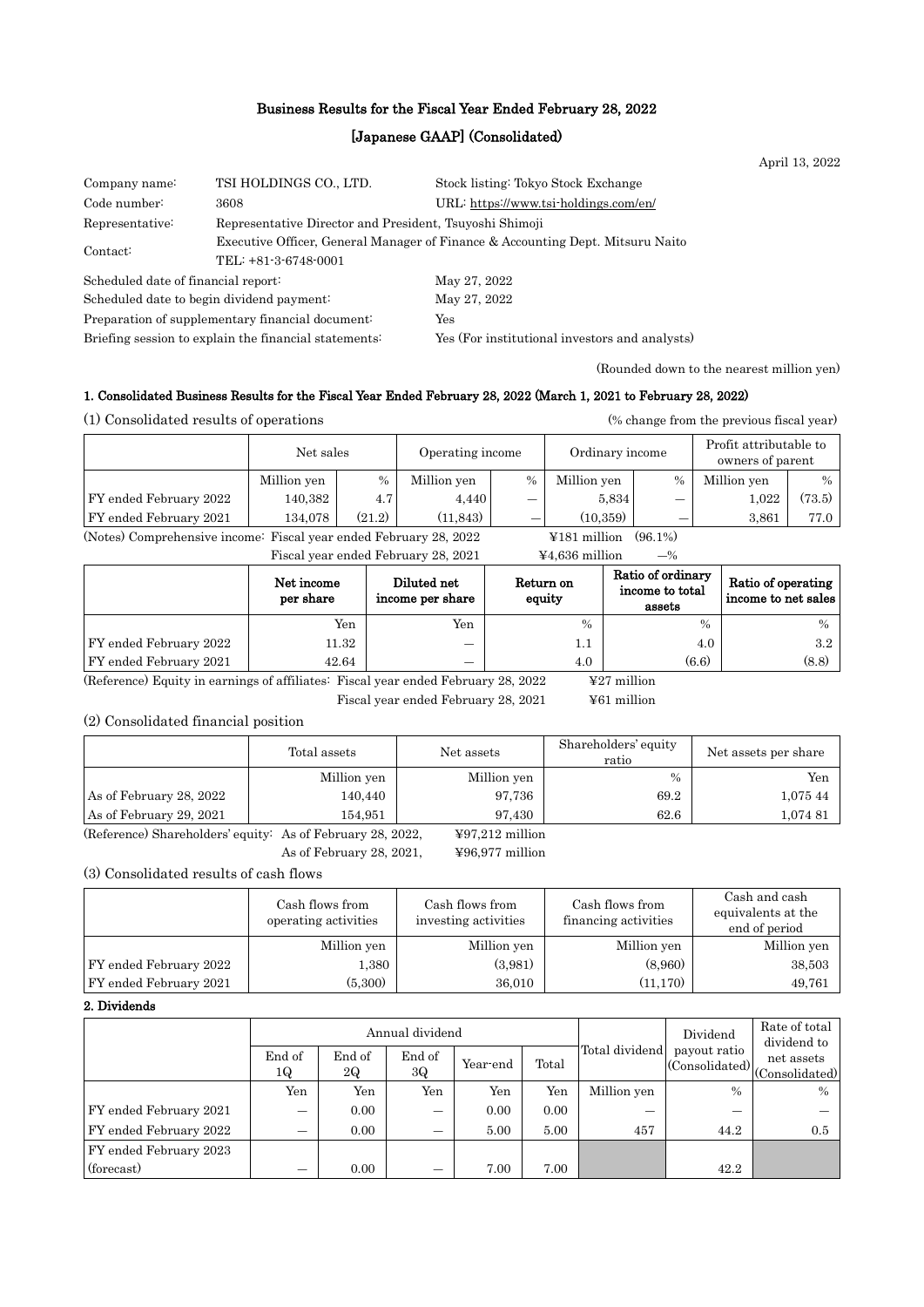#### 3. Forecast of Consolidated Business Results for the Fiscal Year Ending February 28, 2023 (March 1, 2022 to February 28, 2023)

|                  | Net sales   |      | Operating income |        | Ordinary income |        | Profit attributable to<br>owners of parent |               | Net income<br>per share |
|------------------|-------------|------|------------------|--------|-----------------|--------|--------------------------------------------|---------------|-------------------------|
|                  | Million yen | $\%$ | Million yen      | $\%$   | Million yen     | $\%$   | Million yen                                | $\frac{0}{0}$ | Yen                     |
| Second quarter   |             |      |                  |        |                 |        |                                            |               |                         |
| (Cumulative)     | 76.470      | 18.1 | (985)            | –      | (520)           | –      | (240)                                      | –             | (2.66)                  |
| Full fiscal year | 157,350     | 12.1 | .500             | (66.2) | 2.400           | (58.9) | 1,500                                      | 46.7          | 16.59                   |

(% change from the corresponding period of the previous fiscal year)

90,560,235 shares

## \*Notes:

(1) Changes in significant subsidiaries during the period: Yes

Changes in specified subsidiaries resulting in a change in the scope of consolidation

Deselection 2 companies (SANEI-INTERNATIONAL CO., LTD. and TSI GROOVE AND SPORTS CO., LTD.)

(2) Changes in accounting policies, accounting estimates, and restatements

- a. Changes in accounting policies due to revisions of accounting standards: None
- b. Changes in accounting policies other than above (a): None
- c. Changes of accounting estimates: Yes
- d. Restatements: None

(3) Number of shares issued (common stock)

- a. Number of shares issued at the end of period (treasury stock included) FY ended February 2022 95,783,293 shares FY ended February 2021 95,783,293 shares
- b. Number of treasury
- stock at the end of period FY ended February 2022  $\vert$  5,390,033 shares FY ended February 2021  $\vert$  5,556,309 shares c. Average number of
- shares over the period  $\boxed{\text{FY}$  ended February 2022  $\boxed{90,306,433}$  shares  $\boxed{\text{FY}}$  ended February 2021

\* Summary of financial statements is not subject to audit by a certified public accountant or an audit corporation.

#### \*Explanation regarding the appropriate use of business forecasts and other special instructions

The forward-looking statements, including business forecasts, contained in this document are based on information currently available to the Company and on certain assumptions deemed reasonable by the Company, and are not intended as a promise by the Company that they will be achieved. Actual results may differ materially due to a variety of factors. Please refer to "(3) Explanation of Consolidated Business Forecast and Other Forward-looking Statements " on page 3 for the assumptions underlying the forecasts and cautionary statements regarding the use of the forecasts.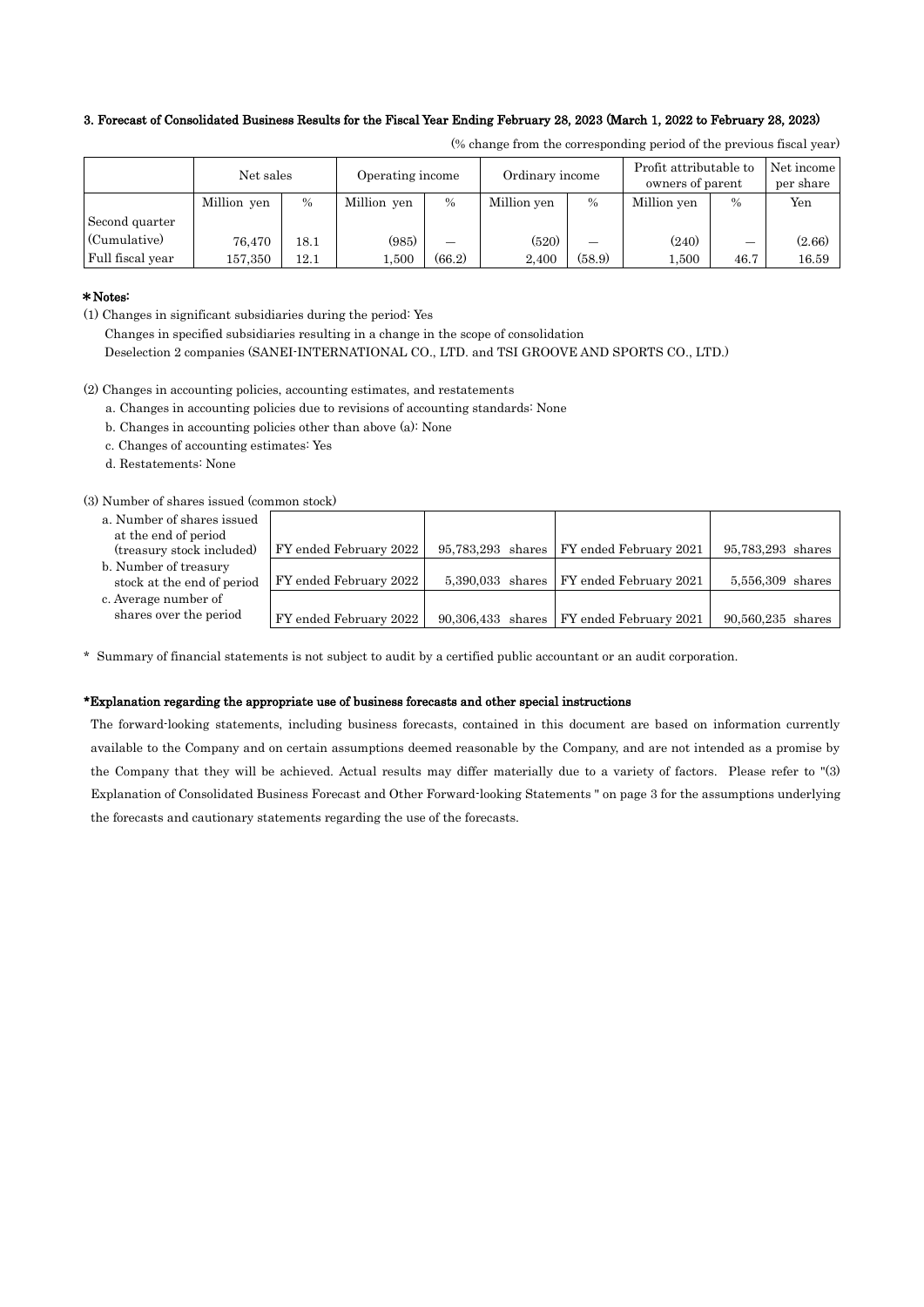# Contents of Attached Materials

| (1) Overview of Business Results for the Fiscal Year Ended February 28, 2022 $\cdots\cdots\cdots\cdots\cdots\cdots\cdots\cdots\cdots\cdots$ |
|---------------------------------------------------------------------------------------------------------------------------------------------|
| (2) Overview of Financial Position (2) Overview of Financial Position (3)                                                                   |
|                                                                                                                                             |
| $(4)$ Outlook $\cdots$ $4$                                                                                                                  |
|                                                                                                                                             |
|                                                                                                                                             |
|                                                                                                                                             |
| (2) Consolidated Statements of Income and Consolidated Statements of Comprehensive Income  7                                                |
|                                                                                                                                             |
|                                                                                                                                             |
|                                                                                                                                             |
|                                                                                                                                             |
|                                                                                                                                             |
|                                                                                                                                             |
|                                                                                                                                             |
|                                                                                                                                             |
|                                                                                                                                             |
|                                                                                                                                             |
|                                                                                                                                             |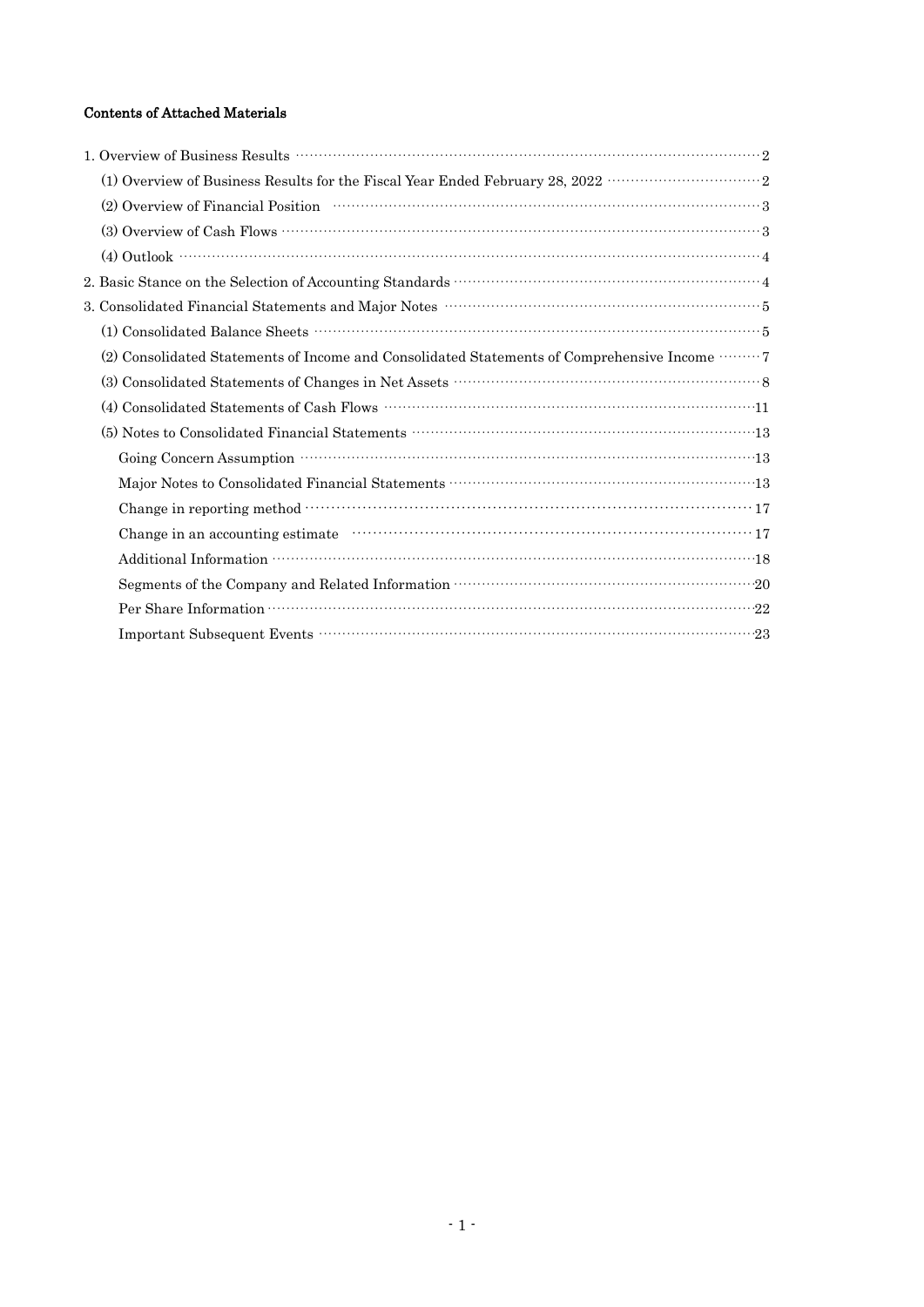#### 1. Overview of Business Results

#### (1) Overview of Business Results for the Fiscal Year Ended February 28, 2022

In fiscal 2021, the twelve-month period from March 1, 2021 to February 28, 2022, the apparel industry was expected to see a recovery in consumer spending due to the progress of vaccination against the COVID-19 and the end of the declaration of a state of emergency that had been issued by the government in stages.

Nevertheless, the number of infections did not significantly decrease because of the rapid spread of a new mutant strain of the COVID-19 and the trend toward voluntary restraint on outings and shortened business hours at some commercial facilities continued, resulting in a severe situation that still had an impact on sales.

Under such a business environment, our group is using the TSI Innovation Program 2024 (TIP24) as a springboard to focus attention on withdrawing from unprofitable businesses and shops, reducing labor costs, and reducing SG&A expenses across the entire company. Following this, we will shift to a phase that involves boosting efforts in the rapidly growing area of EC business, and breaking into IT system business and other new business, etc. We will also actively invest for the future to maximize profitability in the group.

Following this, we moved into a phase of strengthening our fast-growing EC business and IT systems and entering new businesses and aggressively invested for the future to maximize profitability in the Group. Moreover, the absorption-type merger was conducted in March 2021 as the first step toward the integration of the Group's companies into one company (after the subsidiary SANEI bd CO., LTD. merged with eight other apparel subsidiaries, the trade name was changed to "TSI Inc."). Through this change, we have aimed to further improve the speed of decision-making and operational efficiency.

Although the number of new infections of the COVID-19 in Japan has been decreasing since the end of the declaration of a state of emergency issued on September 30, 2021, the trend of refraining from going out has not completely ended, and consumer confidence has not completely returned. Although the over-the-counter sales of our group companies showed a recovery trend, the harsh business climate continued due to a decrease in customer traffic. In response, we have been taking measures such as strengthening sales through EC, curbing excess inventory, and controlling costs by strictly monitoring product purchases and holding them to an appropriate level.

Accounting for each of these factors, net sales came to ¥140,382 million in fiscal 2021, up 4.7% compared with the previous fiscal year. From a profit perspective, TSI Holdings incurred an operating income of ¥4,440 million and an ordinary profit of ¥5,834 million. This was a negative turnaround from the operating income of ¥11,843 million and ordinary income of ¥10,359 million posted in fiscal 2021.

The Company's net income attributable to owners of parent totaled ¥1,022 million, down 73.5% compared with the previous fiscal year.

Net sales by reportable segment were as follows.

#### Apparel-Related Businesses

Based on the above TIP24, TSI Group subsidiaries composing our apparel-related businesses have made efforts by withdrawing unprofitable businesses and store and by reducing SG&A such as labor costs across the entire company. Based on the medium-term management strategy, TSI Group subsidiaries continued to improve profits by reforming existing brands and streamlining operations. Amid the need to manage high market value brands that are unique and are price competitive, the Group worked diligently to strengthen its profitability by rolling out products that take full advantage of special features in its existing businesses including PING, St ANDREWS and HUF of street apparel brands, and wander with a focus on outdoor fashion, CADUNE of a ladies brand. Despite these endeavors, we have suffered from COVID-19 including shorten its business hours because of continuation of the state of emergency.

In the e-commerce business, we tried to increase sales by strengthening in-store and online coordination including the consolidation of in-store inventory to e-commerce stock, online customer service and OMO.

Through these initiatives, net sales of the apparel-related businesses reached ¥135,812 million (up 4.4% year on year).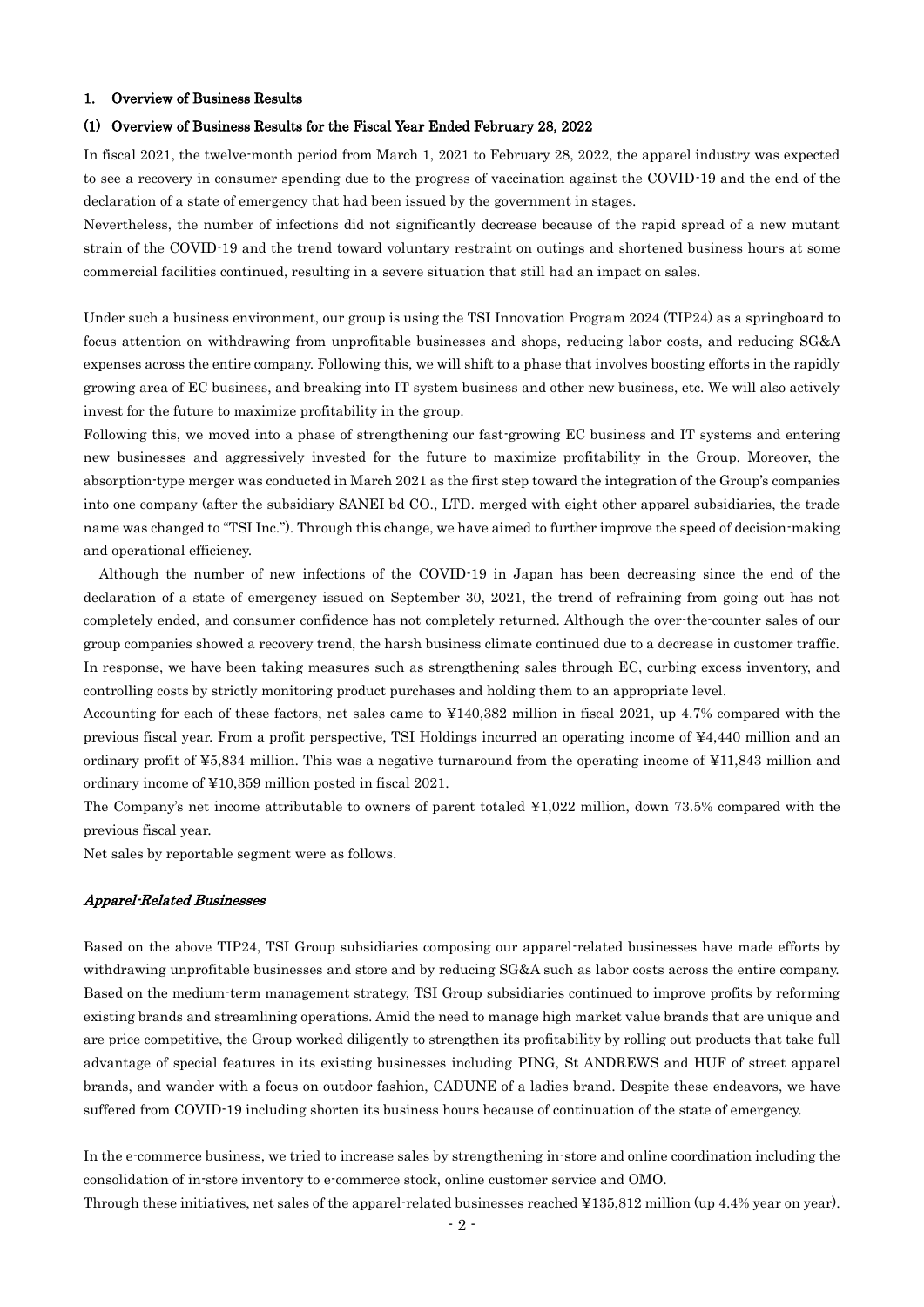#### Other Businesses

Companies within TSI Holdings' other businesses include S-Groove Co., Ltd., which in addition to fulfilling a sales function for Group operating companies engages in paid employment placement and worker dispatching activities, Toska-Bano'k Co., Ltd., active in the manufacture and sale of synthetic resin related products, Plax Co., Ltd., which engages in store design and supervision as well as restaurant operations, Laline JAPAN Co., Ltd., which procures and sells a variety of products including cosmetics, perfumes, and soaps, and Urth Caffe JAPAN Co., Ltd., which operates in Japan a popular organic café in the U.S., California. Net sales in this segment decreased by 38.6% compared with the previous fiscal year, to ¥5,256million owing mainly to subsidiary integration.

## (2) Overview of Financial Position

|                            |                                                   |                                                   | (Million yen)     |
|----------------------------|---------------------------------------------------|---------------------------------------------------|-------------------|
|                            | At the end of FY2021<br>(As of February 28, 2021) | At the end of FY2022<br>(As of February 28, 2022) | Increase/decrease |
| Total assets               | 154,951                                           | 140,440                                           | (14,510)          |
| Liabilities                | 57,521                                            | 42,704                                            | (14, 816)         |
| Net assets                 | 97,430                                            | 97,736                                            | 306               |
| Shareholders' equity ratio | 62.6%                                             | 69.2%                                             | 6.6%              |
| Net assets per share       | ¥1,074.81                                         | ¥1,075.44                                         | ¥0.63             |

Total assets decreased by ¥14,510 million due to a decrease in cash and deposits (down ¥10,612 million from the end of the previous period ), a decrease in property, plant, and equipment (down ¥1,605 million), a decrease in intangible assets (down ¥3,405 million) and a decrease in "other" under investments and other assets (down ¥768 million), despite an increase in "other" under current assets (up ¥2,668 million), among others.

Liabilities decreased by ¥14,816 million dues to decreases in notes and accounts payable-trade (down ¥1,012 million from the end of the previous period), accounts payable-other (down ¥1,719 million), income taxes payable (down ¥1,944 million), and long-term borrowings (including current portion of long-term borrowings) (down ¥8,982 million).

Net assets increased by ¥306 million from the end of the previous fiscal year, despite a decrease in Valuation

difference on available-for-sale securities (down ¥1,753 million). This was mainly due to an increase in retained earnings

 $\mu$  (up ¥1,022 million) and an increase in foreign currency translation adjustment (up ¥927 million).

As a result, net asset per share increased by ¥0.63.

## (3) Overview of Cash Flows

|                                            |                      |                                                       | (WHIIION Yen)     |
|--------------------------------------------|----------------------|-------------------------------------------------------|-------------------|
|                                            | At the end of FY2021 | At the end of FY2022                                  | Increase/decrease |
|                                            |                      | $(As of February 28, 2021)$ (As of February 28, 2022) |                   |
| Cash flows from operating activities       | (5,300)              | 1,380                                                 | 6,680             |
| Cash flows from investing activities       | 36,010               | (3,981)                                               | (39,991)          |
| Cash flows from financing activities       | (11, 170)            | (8,960)                                               | 2,209             |
| Cash and cash equivalents at end of period | 49,761               | 38,503                                                | (11, 257)         |

 $(x, t)$ 

1) Cash flows from operating activities:

Net cash provided by operating activities for the current consolidated fiscal year amounted to ¥1,380 million, compared to net cash used in operating activities of ¥-5,300 million in the previous fiscal year. This was mainly due to the postings of ¥2,712 million in income before income taxes, the postings of ¥3,650 million in depreciation, which is noncash expenses and impairment loss of ¥4,225 million, despite an increase in inventories of ¥907 million, a decrease in purchase debt of ¥994 million, a decrease in accounts payable-other of ¥1,741 million, the postings of ¥1,698 million in gain on sales of investment securities, which were adjustment items for investment activities and the postings of ¥3,201 million in income taxes paid.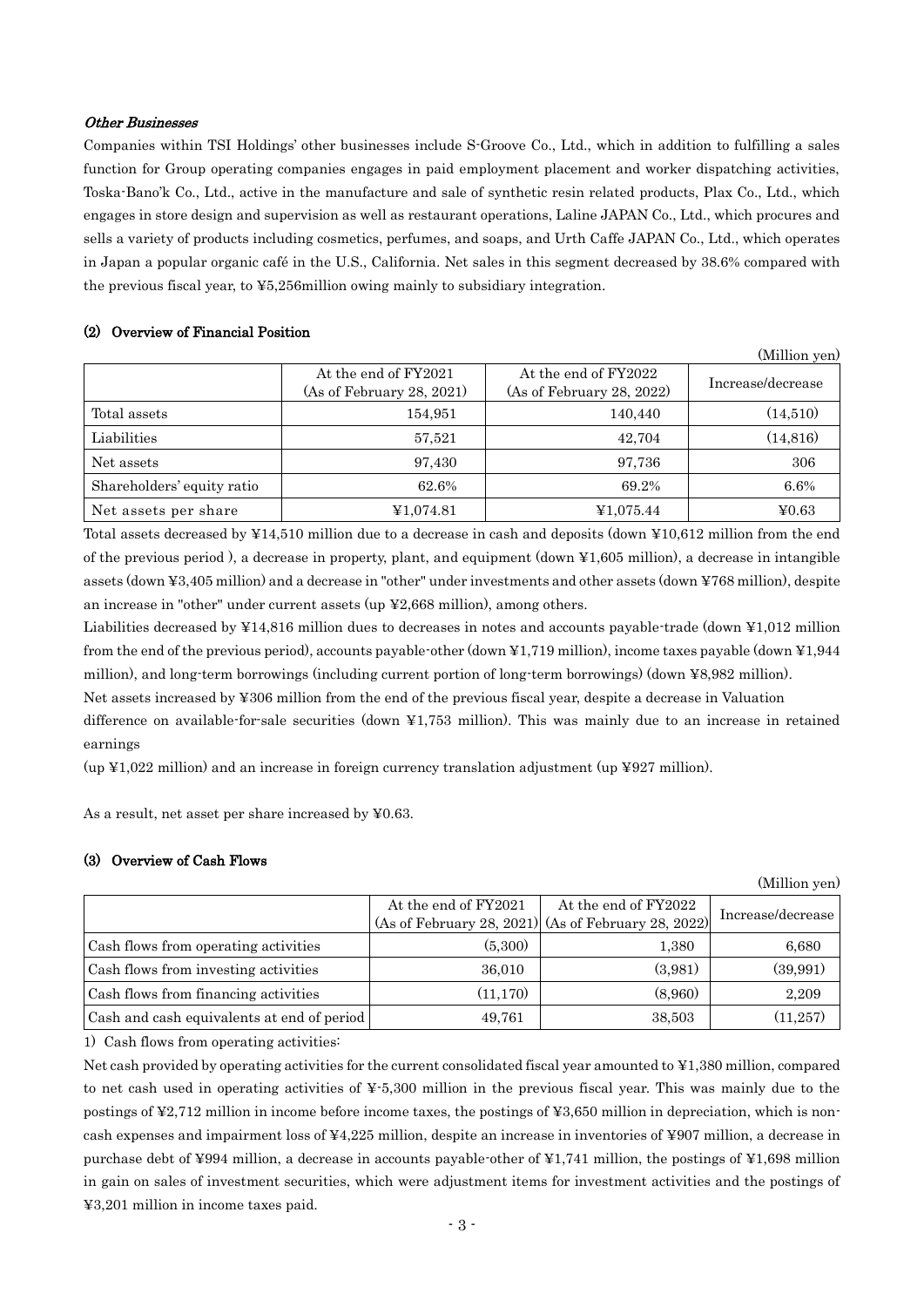#### 2) Cash flows from investing activities:

Net cash used in investing activities for the current consolidated fiscal year stood at ¥3,981 million (compared to net cash provided by investing activities of ¥36,010 million in the previous fiscal year), mainly due to the purchase of property, plant, and equipment (store interior assets, etc.) of ¥1,123 million, purchase of investment securities of ¥8,512 million and payment of leasehold and guarantee deposits of ¥1,195 million, despite the sales of investment securities of ¥6,137 million and collection of leasehold and guarantee deposits of ¥1,214 million.

3) Cash flows from financing activities:

Net cash used in financing activities for the current consolidated fiscal year was ¥8,960 million (¥11,170 million in the previous fiscal year), mainly due to a net decrease in short-term borrowings of ¥52 million and repayment of longterm borrowings of ¥8,969 million. Consequently, cash and cash equivalents at the end of the current consolidated fiscal year decreased by ¥11,257 million from the end of the previous fiscal year to ¥38,503 million. (Reference) Changes in cash flow-related indicators

FY2020 (As of February 29, 2020) (As of February 28, 2021) FY2021 FY2022 (As of February 28, 2022) Shareholders' equity ratio (%)  $59.2$  69.2 69.2 Shareholders' equity ratio based on current market price  $\binom{96}{}$  15.3  $\boxed{}$  21.5 Years of debt redemption (Years)  $\begin{array}{ccc} 7.1 & \end{array}$   $\begin{array}{ccc} 7.1 & \end{array}$   $\begin{array}{ccc} - & \end{array}$   $\begin{array}{ccc} 11.7 & \end{array}$ Interest coverage ratio (Times)  $21.7$   $-$  12.6

#### (For Reference) Trends in Cash-Flow Indicators

Notes:

1. Shareholders' equity ratio based on current market price (%) = total market value of common stock ÷ total assets

- 2. Years of debt redemption  $=$  interest-bearing debt  $\div$  cash flows from operating activities
- 3. Interest coverage ratio = cash flows from operating activities ÷ interest payments
- 4. Interest-bearing debt includes all balance-sheet debt for which interest payments are being made.
- 5. Interest payment are based on the amount of interest paid on the consolidated statement of cash flows.
- 6. All indicators are calculated based on consolidated financial figures.
- 7. As the cash frows from operating activities for the fiscal year ended February 28, 2021 was negative, the years of debt redemption and interest coverage ratio are not calculated.

#### (4) Outlook

Although the economic impact of the spread of the COVID-19 is continuing and remains to be seen, it is expected that the infection will be brought under control to some extent in the second half of the fiscal year ending February 28, 2023 (fiscal 2022) through vaccination and the spread of oral antiviral drugs for people with a mild condition.

Although we expect a certain level of recovery in sales for fiscal 2022, we anticipate a considerable delay in the recovery of the economic situation due to growing social unrest following the invasion of the Republic of Ukraine by Russian Federation forces and the recent sharp rise in commodity prices. Meanwhile, we expect net income attributable to owners of parent for fiscal 2022 to be ¥ 1,500 million, based on aggressive investments in growth areas such as EC and athleisure, where demand is continuously on the increase.

#### 2. Basic Stance on the Selection of Accounting Standards

The TSI Holdings Group has adopted the Japanese Generally Accepted Accounting Principles (Japanese GAAP) to facilitate comparisons of consolidated financial statements of different fiscal terms and companies.

Meanwhile, the Group's policy is to properly address the application of International Financial Reporting Standards (IFRS) after taking into consideration various circumstances in Japan and overseas.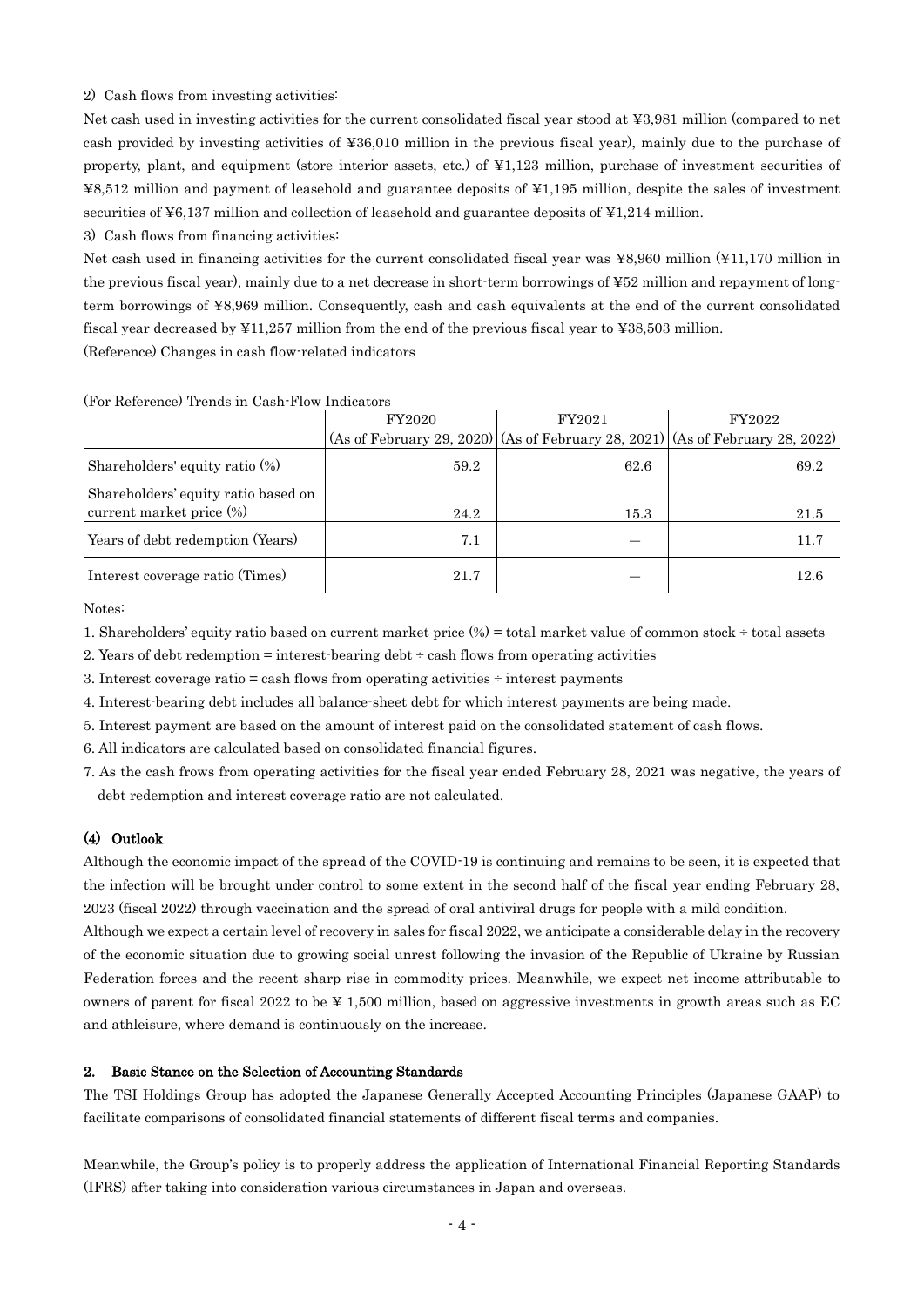# 2. Consolidated Financial Statements and Major Notes

# (1) Consolidated Balance Sheets

|                                        |                           | (Million yen)             |
|----------------------------------------|---------------------------|---------------------------|
|                                        | FY2021                    | FY2022                    |
|                                        | (As of February 28, 2021) | (As of February 28, 2022) |
| Assets                                 |                           |                           |
| Current assets                         |                           |                           |
| Cash and deposits                      | 49,871                    | 39,258                    |
| Notes and accounts receivable-trade    | 10,888                    | 10,378                    |
| Securities                             |                           | 969                       |
| Merchandise and finished goods         | 17,034                    | 17,597                    |
| Work in process                        | 544                       | 494                       |
| Raw materials and supplies             | 821                       | 634                       |
| Other                                  | 3,594                     | 6,263                     |
| Allowance for doubtful accounts        | (39)                      | (48)                      |
| Total current assets                   | 82,714                    | 75,547                    |
| Non-current assets                     |                           |                           |
| Property, plant and equipment          |                           |                           |
| Buildings and structures               | 17,730                    | 16,126                    |
| Accumulated depreciation               | (12, 122)                 | (11, 639)                 |
| Buildings and structures, net          | 5,607                     | 4,487                     |
| Machinery, equipment and vehicles      | 1,146                     | 1,079                     |
| Accumulated depreciation               | (950)                     | (907)                     |
| Machinery, equipment and vehicles, net | 195                       | 172                       |
| Land                                   | 903                       | 958                       |
| Leased assets                          | 558                       | 532                       |
| Accumulated depreciation               | (531)                     | (517)                     |
| Leased assets, net                     | 27                        | 15                        |
| Other                                  | 7,565                     | 6,876                     |
| Accumulated depreciation               | (6, 149)                  | (5,965)                   |
| Other, net                             | 1,415                     | 911                       |
| Total property, plant and equipment    | 8,149                     | 6,544                     |
| Intangible assets                      |                           |                           |
| Goodwill                               | 5,266                     | 2,044                     |
| Trademark right                        | 3,646                     | 3,379                     |
| Other                                  | 3,757                     | 3,841                     |
| Total intangible assets                | 12,670                    | 9,265                     |
| Investments and other assets           |                           |                           |
| Investment securities                  | 28,872                    | 28,397                    |
| Long-term loans receivable             | 76                        | 94                        |
| Leasehold and guarantee deposits       | 11,222                    | 10,742                    |
| Deferred tax assets                    | 1,021                     | 634                       |
| Investment property, net               | 4,980                     | 4,735                     |
| Other                                  | 5,350                     | 4,581                     |
| Allowance for doubtful accounts        | (106)                     | (102)                     |
| Total investments and other assets     | 51,416                    | 49,083                    |
| Total non-current assets               | 72,237                    | 64,893                    |
| Total assets                           | 154,951                   | 140,440                   |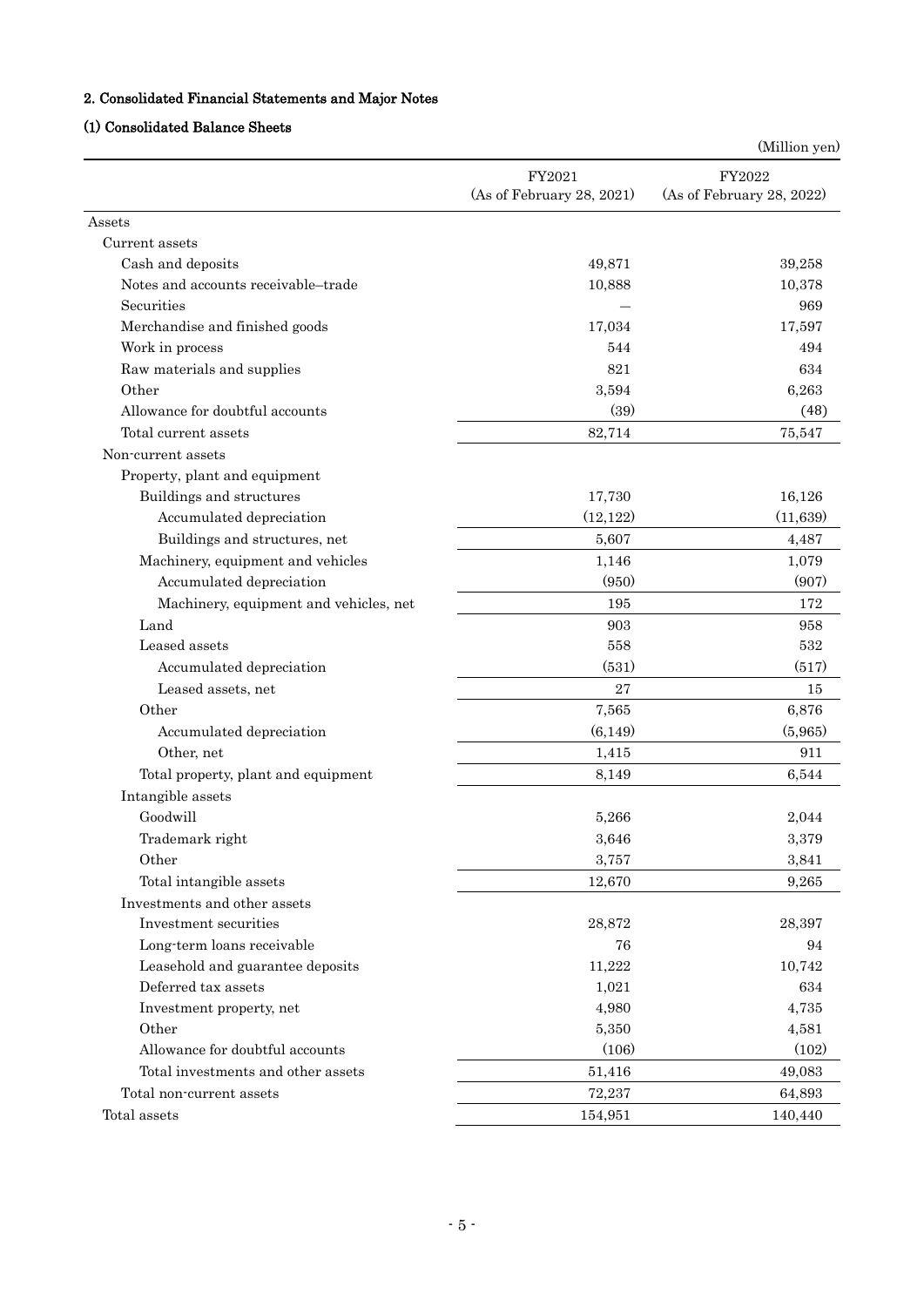|                                                       |                                     | (Million yen)                       |
|-------------------------------------------------------|-------------------------------------|-------------------------------------|
|                                                       | FY2021<br>(As of February 28, 2021) | FY2022<br>(As of February 28, 2022) |
| Liabilities                                           |                                     |                                     |
| Current liabilities                                   |                                     |                                     |
| Notes and accounts payable-trade                      | 11,607                              | 10,595                              |
| Short-term borrowings                                 | 152                                 | 114                                 |
| Current portion of long-term borrowings               | 8,915                               | 6,212                               |
| Lease obligations                                     | 13                                  | 11                                  |
| Accounts payable-other                                | 4,645                               | 2,925                               |
| Income taxes payable                                  | 2,196                               | 251                                 |
| Provision for bonuses                                 | 1,336                               | 1,327                               |
| Provision for point card certificates                 | 426                                 | 453                                 |
| Provision for shareholder benefit program             | 126                                 | 139                                 |
| Provision for sales returns                           | 289                                 | 310                                 |
| Reserve for transfer                                  |                                     | 87                                  |
| Asset retirement obligations                          | 12                                  | 650                                 |
| Other                                                 | 6,246                               | 5,293                               |
| Total current liabilities                             | 35.969                              | 28,375                              |
| Non-current liabilities                               |                                     |                                     |
| Long-term borrowings                                  | 16,082                              | 9,803                               |
| Lease obligations                                     | 36                                  | 36                                  |
| Deferred tax liabilities                              | 1,029                               | 1,065                               |
| Provision for retirement benefits for directors       | 42                                  | 37                                  |
| Retirement benefit liability                          | 1,040                               | 979                                 |
| Asset retirement obligations                          | 2,344                               | 2,010                               |
| Other                                                 | 975                                 | 396                                 |
| Total non-current liabilities                         | 21,551                              | 14,329                              |
| Total liabilities                                     | 57,521                              | 42,704                              |
| Net assets                                            |                                     |                                     |
| Shareholders' equity                                  |                                     |                                     |
| Share capital                                         | 15,000                              | 15,000                              |
| Capital surplus                                       | 29,255                              | 29,255                              |
| Retained earnings                                     | 52,213                              | 53,236                              |
| Treasury stock                                        | (3,747)                             | (3,668)                             |
| Total shareholders' equity                            | 92,720                              | 93,822                              |
| Accumulated other comprehensive income                |                                     |                                     |
| Valuation difference on available-for-sale securities | 4,812                               | 3,058                               |
| Foreign currency translation adjustment               | (469)                               | 457                                 |
| Remeasurements of defined benefit plans               | (86)                                | (126)                               |
| Total accumulated other comprehensive income          | 4,256                               | 3,389                               |
| Non-controlling interests                             | 452                                 | 523                                 |
| Total net assets                                      | 97,430                              | 97,736                              |
| Total liabilities and net assets                      | 154,951                             | 140,440                             |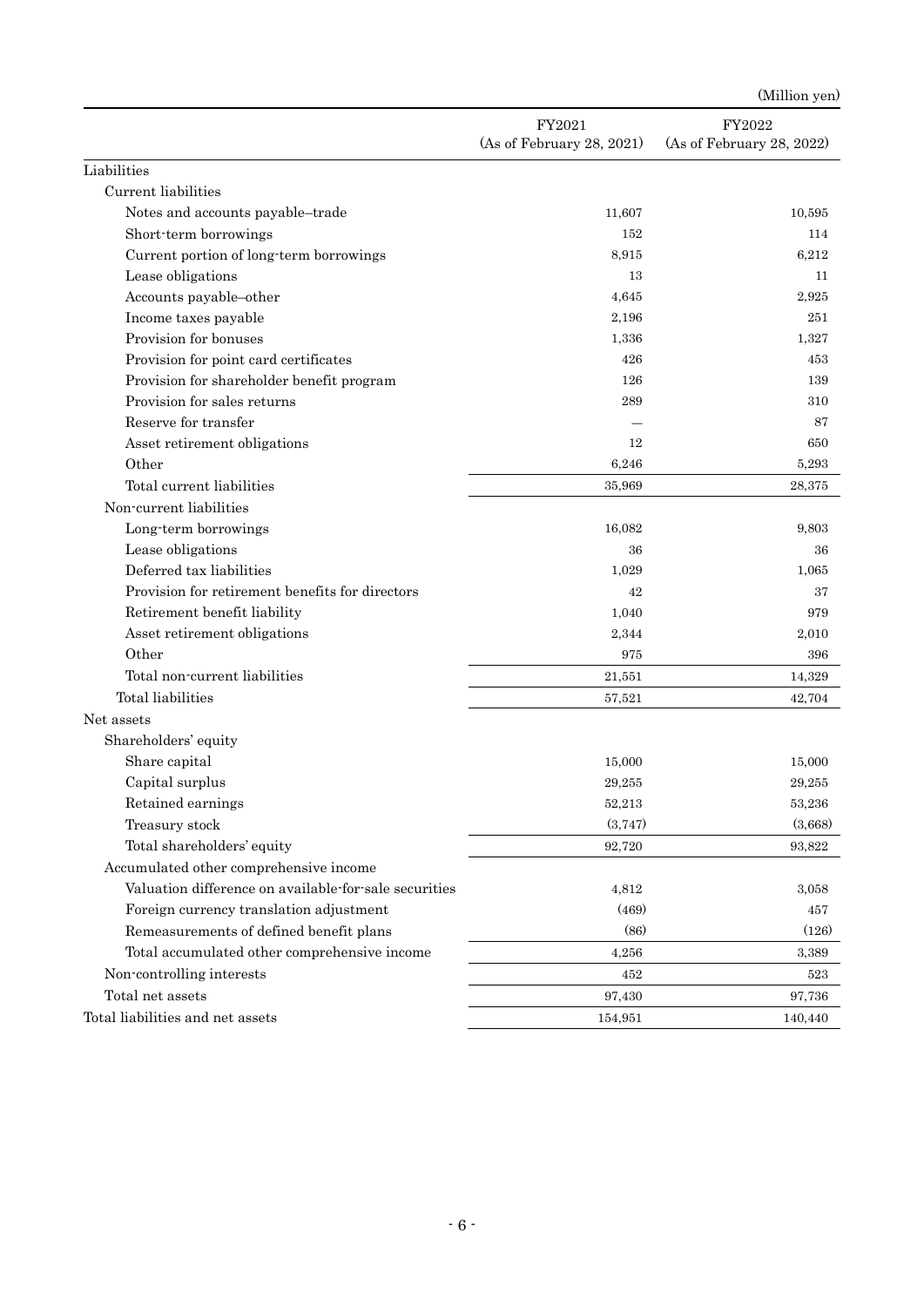# (2) Consolidated Statements of Income and Consolidated Statements of Comprehensive Income

Consolidated statements of income

| FY2022<br>FY2021<br>(March 1, 2020 to<br>(March 1, 2021 to<br>February 28, 2021)<br>February 28, 2022)<br>Net sales<br>134,078<br>140,382<br>Cost of sales<br>70,232<br>63,555<br>Gross profit<br>63,846<br>76,826<br>Selling, general and administrative expenses<br>75,689<br>72,386<br>Operating income (loss)<br>(11, 843)<br>4,440<br>Non-operating income<br>Interest income<br>34<br>30<br>Dividend income<br>1,065<br>761<br>Real estate income<br>1,297<br>300<br>Foreign exchange gain<br>302<br>Other<br>603<br>512<br>Total non-operating income<br>3,000<br>1,908<br>Non-operating expenses<br>Interest expenses<br>216<br>109<br>Foreign exchange losses<br>26<br>Rental expenses on real estate<br>876<br>134<br>Loss on valuation of investment securities<br>32<br>20<br>Other<br>364<br>250<br>Total non-operating expenses<br>1,516<br>514<br>Ordinary income (loss)<br>(10, 359)<br>5,834<br>Extraordinary income<br>Gain on sales of non-current assets<br>24,024<br>391<br>Gain on sale of investment securities<br>364<br>1,714<br>Subsidies for employment adjustment<br>438<br>33<br>Other<br>31<br>403<br>Total extraordinary income<br>24,859<br>2,543<br>Extraordinary losses<br>Loss on retirement of non-current assets<br>80<br>92<br>Impairment loss<br>3,068<br>4,225<br>Loss on sales of investment securities<br>559<br>16<br>Loss on liquidation of subsidiaries and associates<br>1,192<br>4<br>Loss due to temporary closing<br>2,414<br>1,193<br>Voluntary retirement-related expenses<br>1,160<br>Provision for transfer costs<br>87<br>Other<br>169<br>45<br>Total extraordinary losses<br>8,644<br>5,664<br>Income before income taxes<br>2,712<br>5,855<br>Income taxes-current<br>2,337<br>528<br>(233)<br>Income taxes-deferred<br>1,186<br>Total income taxes<br>2,103<br>1,715<br>Net income<br>3,751<br>996 |  | (Million yen) |
|-------------------------------------------------------------------------------------------------------------------------------------------------------------------------------------------------------------------------------------------------------------------------------------------------------------------------------------------------------------------------------------------------------------------------------------------------------------------------------------------------------------------------------------------------------------------------------------------------------------------------------------------------------------------------------------------------------------------------------------------------------------------------------------------------------------------------------------------------------------------------------------------------------------------------------------------------------------------------------------------------------------------------------------------------------------------------------------------------------------------------------------------------------------------------------------------------------------------------------------------------------------------------------------------------------------------------------------------------------------------------------------------------------------------------------------------------------------------------------------------------------------------------------------------------------------------------------------------------------------------------------------------------------------------------------------------------------------------------------------------------------------------------------------------------------------------------------------------------------------|--|---------------|
|                                                                                                                                                                                                                                                                                                                                                                                                                                                                                                                                                                                                                                                                                                                                                                                                                                                                                                                                                                                                                                                                                                                                                                                                                                                                                                                                                                                                                                                                                                                                                                                                                                                                                                                                                                                                                                                             |  |               |
|                                                                                                                                                                                                                                                                                                                                                                                                                                                                                                                                                                                                                                                                                                                                                                                                                                                                                                                                                                                                                                                                                                                                                                                                                                                                                                                                                                                                                                                                                                                                                                                                                                                                                                                                                                                                                                                             |  |               |
|                                                                                                                                                                                                                                                                                                                                                                                                                                                                                                                                                                                                                                                                                                                                                                                                                                                                                                                                                                                                                                                                                                                                                                                                                                                                                                                                                                                                                                                                                                                                                                                                                                                                                                                                                                                                                                                             |  |               |
|                                                                                                                                                                                                                                                                                                                                                                                                                                                                                                                                                                                                                                                                                                                                                                                                                                                                                                                                                                                                                                                                                                                                                                                                                                                                                                                                                                                                                                                                                                                                                                                                                                                                                                                                                                                                                                                             |  |               |
|                                                                                                                                                                                                                                                                                                                                                                                                                                                                                                                                                                                                                                                                                                                                                                                                                                                                                                                                                                                                                                                                                                                                                                                                                                                                                                                                                                                                                                                                                                                                                                                                                                                                                                                                                                                                                                                             |  |               |
|                                                                                                                                                                                                                                                                                                                                                                                                                                                                                                                                                                                                                                                                                                                                                                                                                                                                                                                                                                                                                                                                                                                                                                                                                                                                                                                                                                                                                                                                                                                                                                                                                                                                                                                                                                                                                                                             |  |               |
|                                                                                                                                                                                                                                                                                                                                                                                                                                                                                                                                                                                                                                                                                                                                                                                                                                                                                                                                                                                                                                                                                                                                                                                                                                                                                                                                                                                                                                                                                                                                                                                                                                                                                                                                                                                                                                                             |  |               |
|                                                                                                                                                                                                                                                                                                                                                                                                                                                                                                                                                                                                                                                                                                                                                                                                                                                                                                                                                                                                                                                                                                                                                                                                                                                                                                                                                                                                                                                                                                                                                                                                                                                                                                                                                                                                                                                             |  |               |
|                                                                                                                                                                                                                                                                                                                                                                                                                                                                                                                                                                                                                                                                                                                                                                                                                                                                                                                                                                                                                                                                                                                                                                                                                                                                                                                                                                                                                                                                                                                                                                                                                                                                                                                                                                                                                                                             |  |               |
|                                                                                                                                                                                                                                                                                                                                                                                                                                                                                                                                                                                                                                                                                                                                                                                                                                                                                                                                                                                                                                                                                                                                                                                                                                                                                                                                                                                                                                                                                                                                                                                                                                                                                                                                                                                                                                                             |  |               |
|                                                                                                                                                                                                                                                                                                                                                                                                                                                                                                                                                                                                                                                                                                                                                                                                                                                                                                                                                                                                                                                                                                                                                                                                                                                                                                                                                                                                                                                                                                                                                                                                                                                                                                                                                                                                                                                             |  |               |
|                                                                                                                                                                                                                                                                                                                                                                                                                                                                                                                                                                                                                                                                                                                                                                                                                                                                                                                                                                                                                                                                                                                                                                                                                                                                                                                                                                                                                                                                                                                                                                                                                                                                                                                                                                                                                                                             |  |               |
|                                                                                                                                                                                                                                                                                                                                                                                                                                                                                                                                                                                                                                                                                                                                                                                                                                                                                                                                                                                                                                                                                                                                                                                                                                                                                                                                                                                                                                                                                                                                                                                                                                                                                                                                                                                                                                                             |  |               |
|                                                                                                                                                                                                                                                                                                                                                                                                                                                                                                                                                                                                                                                                                                                                                                                                                                                                                                                                                                                                                                                                                                                                                                                                                                                                                                                                                                                                                                                                                                                                                                                                                                                                                                                                                                                                                                                             |  |               |
|                                                                                                                                                                                                                                                                                                                                                                                                                                                                                                                                                                                                                                                                                                                                                                                                                                                                                                                                                                                                                                                                                                                                                                                                                                                                                                                                                                                                                                                                                                                                                                                                                                                                                                                                                                                                                                                             |  |               |
|                                                                                                                                                                                                                                                                                                                                                                                                                                                                                                                                                                                                                                                                                                                                                                                                                                                                                                                                                                                                                                                                                                                                                                                                                                                                                                                                                                                                                                                                                                                                                                                                                                                                                                                                                                                                                                                             |  |               |
|                                                                                                                                                                                                                                                                                                                                                                                                                                                                                                                                                                                                                                                                                                                                                                                                                                                                                                                                                                                                                                                                                                                                                                                                                                                                                                                                                                                                                                                                                                                                                                                                                                                                                                                                                                                                                                                             |  |               |
|                                                                                                                                                                                                                                                                                                                                                                                                                                                                                                                                                                                                                                                                                                                                                                                                                                                                                                                                                                                                                                                                                                                                                                                                                                                                                                                                                                                                                                                                                                                                                                                                                                                                                                                                                                                                                                                             |  |               |
|                                                                                                                                                                                                                                                                                                                                                                                                                                                                                                                                                                                                                                                                                                                                                                                                                                                                                                                                                                                                                                                                                                                                                                                                                                                                                                                                                                                                                                                                                                                                                                                                                                                                                                                                                                                                                                                             |  |               |
|                                                                                                                                                                                                                                                                                                                                                                                                                                                                                                                                                                                                                                                                                                                                                                                                                                                                                                                                                                                                                                                                                                                                                                                                                                                                                                                                                                                                                                                                                                                                                                                                                                                                                                                                                                                                                                                             |  |               |
|                                                                                                                                                                                                                                                                                                                                                                                                                                                                                                                                                                                                                                                                                                                                                                                                                                                                                                                                                                                                                                                                                                                                                                                                                                                                                                                                                                                                                                                                                                                                                                                                                                                                                                                                                                                                                                                             |  |               |
|                                                                                                                                                                                                                                                                                                                                                                                                                                                                                                                                                                                                                                                                                                                                                                                                                                                                                                                                                                                                                                                                                                                                                                                                                                                                                                                                                                                                                                                                                                                                                                                                                                                                                                                                                                                                                                                             |  |               |
|                                                                                                                                                                                                                                                                                                                                                                                                                                                                                                                                                                                                                                                                                                                                                                                                                                                                                                                                                                                                                                                                                                                                                                                                                                                                                                                                                                                                                                                                                                                                                                                                                                                                                                                                                                                                                                                             |  |               |
|                                                                                                                                                                                                                                                                                                                                                                                                                                                                                                                                                                                                                                                                                                                                                                                                                                                                                                                                                                                                                                                                                                                                                                                                                                                                                                                                                                                                                                                                                                                                                                                                                                                                                                                                                                                                                                                             |  |               |
|                                                                                                                                                                                                                                                                                                                                                                                                                                                                                                                                                                                                                                                                                                                                                                                                                                                                                                                                                                                                                                                                                                                                                                                                                                                                                                                                                                                                                                                                                                                                                                                                                                                                                                                                                                                                                                                             |  |               |
|                                                                                                                                                                                                                                                                                                                                                                                                                                                                                                                                                                                                                                                                                                                                                                                                                                                                                                                                                                                                                                                                                                                                                                                                                                                                                                                                                                                                                                                                                                                                                                                                                                                                                                                                                                                                                                                             |  |               |
|                                                                                                                                                                                                                                                                                                                                                                                                                                                                                                                                                                                                                                                                                                                                                                                                                                                                                                                                                                                                                                                                                                                                                                                                                                                                                                                                                                                                                                                                                                                                                                                                                                                                                                                                                                                                                                                             |  |               |
|                                                                                                                                                                                                                                                                                                                                                                                                                                                                                                                                                                                                                                                                                                                                                                                                                                                                                                                                                                                                                                                                                                                                                                                                                                                                                                                                                                                                                                                                                                                                                                                                                                                                                                                                                                                                                                                             |  |               |
|                                                                                                                                                                                                                                                                                                                                                                                                                                                                                                                                                                                                                                                                                                                                                                                                                                                                                                                                                                                                                                                                                                                                                                                                                                                                                                                                                                                                                                                                                                                                                                                                                                                                                                                                                                                                                                                             |  |               |
|                                                                                                                                                                                                                                                                                                                                                                                                                                                                                                                                                                                                                                                                                                                                                                                                                                                                                                                                                                                                                                                                                                                                                                                                                                                                                                                                                                                                                                                                                                                                                                                                                                                                                                                                                                                                                                                             |  |               |
|                                                                                                                                                                                                                                                                                                                                                                                                                                                                                                                                                                                                                                                                                                                                                                                                                                                                                                                                                                                                                                                                                                                                                                                                                                                                                                                                                                                                                                                                                                                                                                                                                                                                                                                                                                                                                                                             |  |               |
|                                                                                                                                                                                                                                                                                                                                                                                                                                                                                                                                                                                                                                                                                                                                                                                                                                                                                                                                                                                                                                                                                                                                                                                                                                                                                                                                                                                                                                                                                                                                                                                                                                                                                                                                                                                                                                                             |  |               |
|                                                                                                                                                                                                                                                                                                                                                                                                                                                                                                                                                                                                                                                                                                                                                                                                                                                                                                                                                                                                                                                                                                                                                                                                                                                                                                                                                                                                                                                                                                                                                                                                                                                                                                                                                                                                                                                             |  |               |
|                                                                                                                                                                                                                                                                                                                                                                                                                                                                                                                                                                                                                                                                                                                                                                                                                                                                                                                                                                                                                                                                                                                                                                                                                                                                                                                                                                                                                                                                                                                                                                                                                                                                                                                                                                                                                                                             |  |               |
|                                                                                                                                                                                                                                                                                                                                                                                                                                                                                                                                                                                                                                                                                                                                                                                                                                                                                                                                                                                                                                                                                                                                                                                                                                                                                                                                                                                                                                                                                                                                                                                                                                                                                                                                                                                                                                                             |  |               |
|                                                                                                                                                                                                                                                                                                                                                                                                                                                                                                                                                                                                                                                                                                                                                                                                                                                                                                                                                                                                                                                                                                                                                                                                                                                                                                                                                                                                                                                                                                                                                                                                                                                                                                                                                                                                                                                             |  |               |
|                                                                                                                                                                                                                                                                                                                                                                                                                                                                                                                                                                                                                                                                                                                                                                                                                                                                                                                                                                                                                                                                                                                                                                                                                                                                                                                                                                                                                                                                                                                                                                                                                                                                                                                                                                                                                                                             |  |               |
|                                                                                                                                                                                                                                                                                                                                                                                                                                                                                                                                                                                                                                                                                                                                                                                                                                                                                                                                                                                                                                                                                                                                                                                                                                                                                                                                                                                                                                                                                                                                                                                                                                                                                                                                                                                                                                                             |  |               |
|                                                                                                                                                                                                                                                                                                                                                                                                                                                                                                                                                                                                                                                                                                                                                                                                                                                                                                                                                                                                                                                                                                                                                                                                                                                                                                                                                                                                                                                                                                                                                                                                                                                                                                                                                                                                                                                             |  |               |
|                                                                                                                                                                                                                                                                                                                                                                                                                                                                                                                                                                                                                                                                                                                                                                                                                                                                                                                                                                                                                                                                                                                                                                                                                                                                                                                                                                                                                                                                                                                                                                                                                                                                                                                                                                                                                                                             |  |               |
|                                                                                                                                                                                                                                                                                                                                                                                                                                                                                                                                                                                                                                                                                                                                                                                                                                                                                                                                                                                                                                                                                                                                                                                                                                                                                                                                                                                                                                                                                                                                                                                                                                                                                                                                                                                                                                                             |  |               |
|                                                                                                                                                                                                                                                                                                                                                                                                                                                                                                                                                                                                                                                                                                                                                                                                                                                                                                                                                                                                                                                                                                                                                                                                                                                                                                                                                                                                                                                                                                                                                                                                                                                                                                                                                                                                                                                             |  |               |
|                                                                                                                                                                                                                                                                                                                                                                                                                                                                                                                                                                                                                                                                                                                                                                                                                                                                                                                                                                                                                                                                                                                                                                                                                                                                                                                                                                                                                                                                                                                                                                                                                                                                                                                                                                                                                                                             |  |               |
|                                                                                                                                                                                                                                                                                                                                                                                                                                                                                                                                                                                                                                                                                                                                                                                                                                                                                                                                                                                                                                                                                                                                                                                                                                                                                                                                                                                                                                                                                                                                                                                                                                                                                                                                                                                                                                                             |  |               |
| (109)<br>Net loss attributable to non-controlling interest                                                                                                                                                                                                                                                                                                                                                                                                                                                                                                                                                                                                                                                                                                                                                                                                                                                                                                                                                                                                                                                                                                                                                                                                                                                                                                                                                                                                                                                                                                                                                                                                                                                                                                                                                                                                  |  | (25)          |
| Net income attributable to owners of parent<br>3,861<br>1,022                                                                                                                                                                                                                                                                                                                                                                                                                                                                                                                                                                                                                                                                                                                                                                                                                                                                                                                                                                                                                                                                                                                                                                                                                                                                                                                                                                                                                                                                                                                                                                                                                                                                                                                                                                                               |  |               |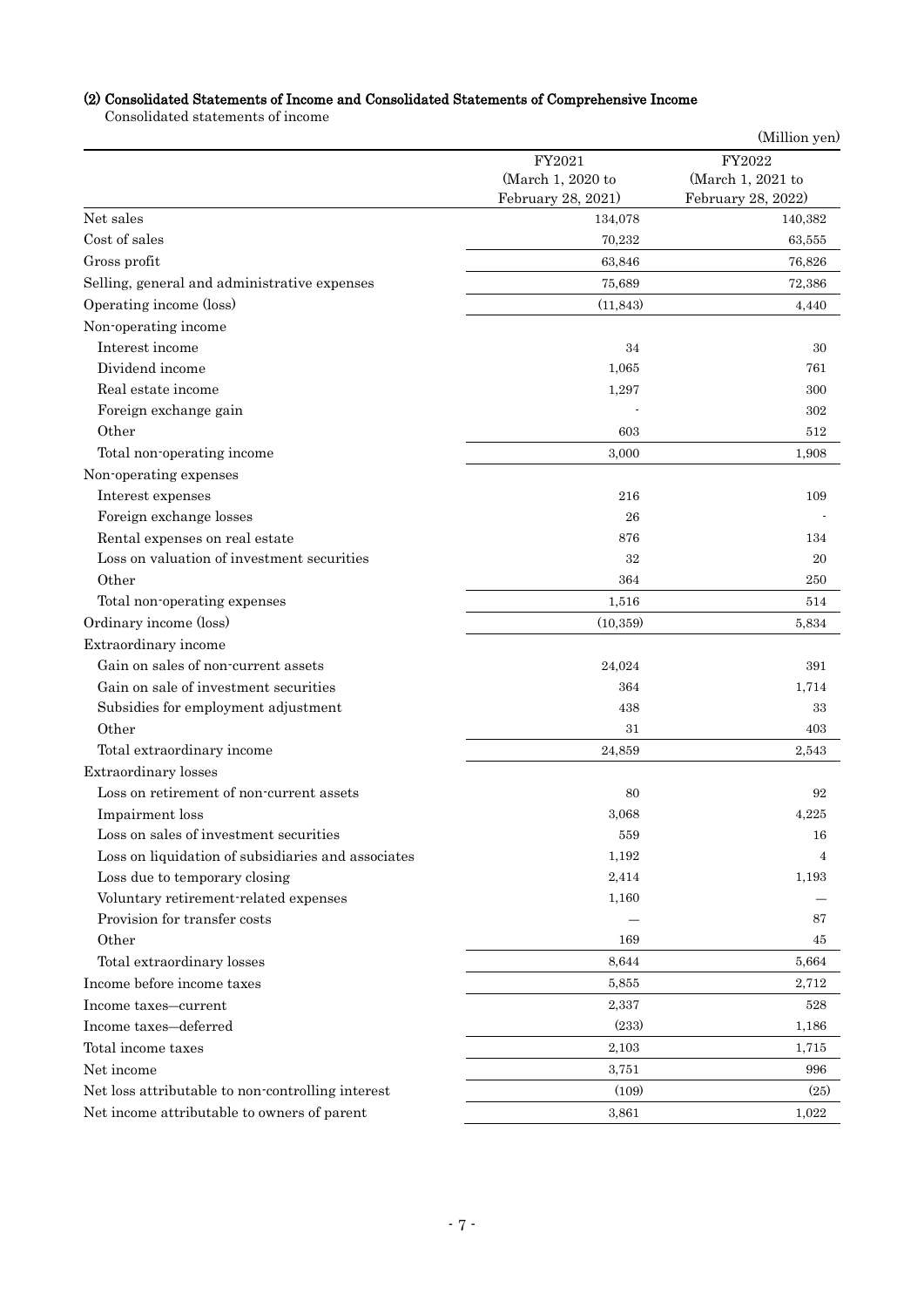## Consolidated statements of comprehensive income

|                                                                                        |                    | (Million yen)      |
|----------------------------------------------------------------------------------------|--------------------|--------------------|
|                                                                                        | FY2021             | FY2022             |
|                                                                                        | (March 1, 2020 to  | (March 1, 2021 to  |
|                                                                                        | February 28, 2021) | February 28, 2022) |
| Net income                                                                             | 3,751              | 996                |
| Other comprehensive income                                                             |                    |                    |
| Valuation difference on available-for-sale securities                                  | 1,182              | (1,753)            |
| Foreign currency translation adjustment                                                | (269)              | 963                |
| Remeasurements of defined benefit plans                                                | (8)                | (40)               |
| Share of other comprehensive income of affiliates<br>accounted for using equity method | (20)               | 15                 |
| Total other comprehensive income                                                       | 884                | (815)              |
| Comprehensive income                                                                   | 4,636              | 181                |
| Total comprehensive income attributable to:                                            |                    |                    |
| Owners of parent                                                                       | 4,759              | 155                |
| Non-controlling interests                                                              | (123)              | 25                 |

# (3) Consolidated Statements of Changes in Net Assets

FY2021 (March 1, 2020 to February 28, 2021)

|                                                            |               |                 |                      |                   | (Million yen)                    |
|------------------------------------------------------------|---------------|-----------------|----------------------|-------------------|----------------------------------|
|                                                            |               |                 | Shareholders' equity |                   |                                  |
|                                                            | Share capital | Capital surplus | Retained<br>earnings | Treasury stock    | Total<br>shareholders'<br>equity |
| Balance at the beginning<br>of period                      | 15,000        | 36,463          | 49,987               | $\Delta$ 9,856    | 91,594                           |
| Changes during period                                      |               |                 |                      |                   |                                  |
| Dividends of surplus                                       |               |                 | $\triangle$ 1,635    |                   | $\Delta1,635$                    |
| Net income<br>attributable to owners<br>of parent          |               |                 | 3,861                |                   | 3,861                            |
| Purchase of treasury<br>shares                             |               |                 |                      | $\triangle$ 1,177 | $\triangle$ 1,177                |
| Disposal of treasury<br>shares                             |               |                 |                      | 77                | 77                               |
| Cancellation of<br>treasury shares                         |               | $\Delta$ 7,208  |                      | 7,208             |                                  |
| Net changes in items<br>other than<br>shareholders' equity |               |                 |                      |                   |                                  |
| Total changes during<br>period                             |               | $\Delta$ 7,208  | 2,226                | 6,108             | 1,126                            |
| Balance at the end of<br>period                            | 15,000        | 29,255          | 52,213               | $\Delta 3,747$    | 92,720                           |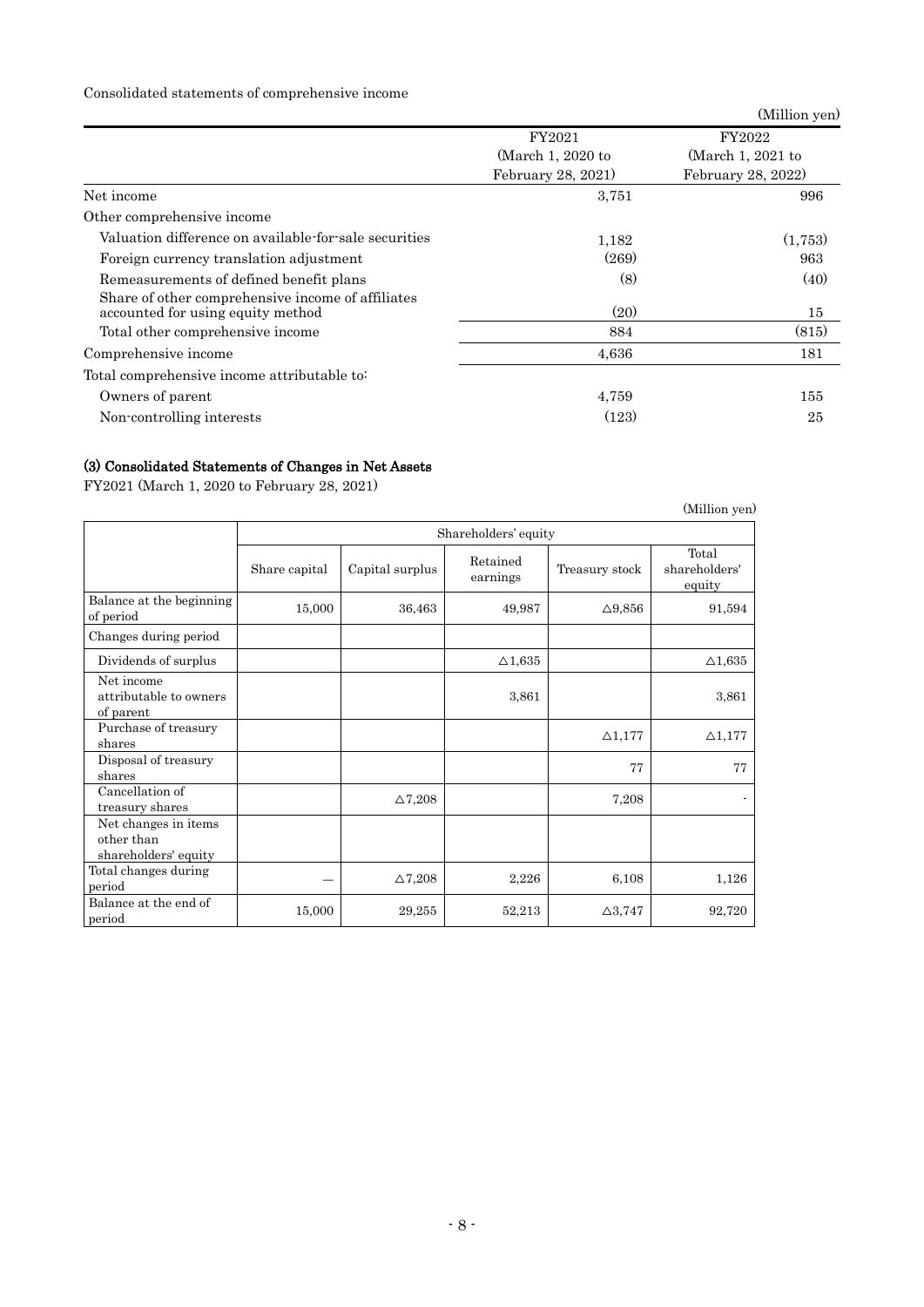|                                                            | Accumulated other comprehensive income                         |                                               |                             |                                                                      |                                  |                     |
|------------------------------------------------------------|----------------------------------------------------------------|-----------------------------------------------|-----------------------------|----------------------------------------------------------------------|----------------------------------|---------------------|
|                                                            | Valuation<br>difference on<br>available-for-sale<br>securities | Foreign currency<br>translation<br>adjustment | of defined benefit<br>plans | Remeasure-ments Total accumulated<br>other compre-<br>hensive income | Non-<br>controlling<br>interests | Total net<br>assets |
| Balance at the beginning<br>of period                      | 3,630                                                          | (192)                                         | (78)                        | 3,358                                                                | 498                              | 95,451              |
| Changes during period                                      |                                                                |                                               |                             |                                                                      |                                  |                     |
| Dividends of surplus                                       |                                                                |                                               |                             |                                                                      |                                  | (1,635)             |
| Net income (loss)<br>attributable to owners<br>of parent   |                                                                |                                               |                             |                                                                      |                                  | 3,861               |
| Purchase of treasury<br>shares                             |                                                                |                                               |                             |                                                                      |                                  | (1,177)             |
| Disposal of treasury<br>shares                             |                                                                |                                               |                             |                                                                      |                                  | 77                  |
| Cancellation of<br>treasury shares                         |                                                                |                                               |                             |                                                                      |                                  |                     |
| Net changes in items<br>other than<br>shareholders' equity | 1,182                                                          | (276)                                         | (7)                         | 897                                                                  | (45)                             | 852                 |
| Total changes during<br>period                             | 1,182                                                          | (276)                                         | (7)                         | 897                                                                  | (45)                             | 1,978               |
| Balance at the end of<br>period                            | 4,812                                                          | (469)                                         | (86)                        | 4,256                                                                | 452                              | 97,430              |

FY2022 (March 1, 2021 to February 28, 2022)

|                                                            |               |                 |                      |                | (Million yen)                    |
|------------------------------------------------------------|---------------|-----------------|----------------------|----------------|----------------------------------|
|                                                            |               |                 | Shareholders' equity |                |                                  |
|                                                            | Share capital | Capital surplus | Retained<br>earnings | Treasury stock | Total<br>shareholders'<br>equity |
| Balance at the beginning<br>of period                      | 15,000        | 29,255          | 52,213               | (3,747)        | 92,720                           |
| Changes during period                                      |               |                 |                      |                |                                  |
| Dividends of surplus                                       |               |                 | 1,022                |                | 1,022                            |
| Net income<br>attributable to owners<br>of parent          |               |                 |                      | (0)            | (0)                              |
| Purchase of treasury<br>shares                             |               |                 |                      | 79             | 79                               |
| Disposal of treasury<br>shares                             |               |                 |                      |                |                                  |
| Cancellation of<br>treasury shares                         |               |                 |                      |                |                                  |
| Net changes in items<br>other than<br>shareholders' equity |               |                 |                      |                |                                  |
| Total changes during<br>period                             |               |                 | 1,022                | 79             | 1,101                            |
| Balance at the end of<br>period                            | 15,000        | 29,255          | 53,236               | (3,668)        | 93,822                           |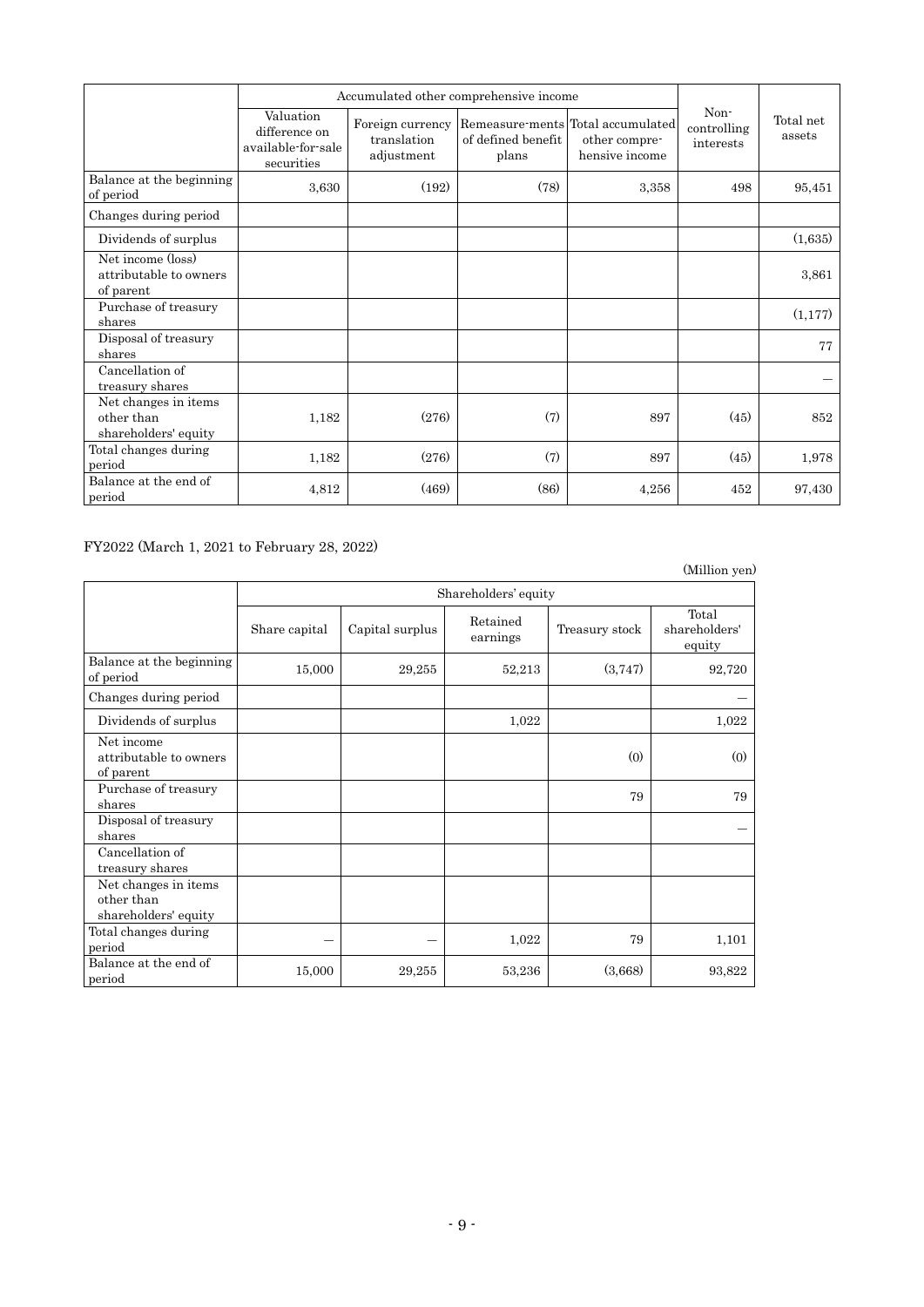|                                                            | Accumulated other comprehensive income                       |                                               |                                                    |                                                         |                                  |                     |
|------------------------------------------------------------|--------------------------------------------------------------|-----------------------------------------------|----------------------------------------------------|---------------------------------------------------------|----------------------------------|---------------------|
|                                                            | Valuation difference<br>on available-for-<br>sale securities | Foreign currency<br>translation<br>adjustment | Remeasure-<br>ments of<br>defined benefit<br>plans | Total<br>accumulated<br>other compre-<br>hensive income | Non-<br>controlling<br>interests | Total net<br>assets |
| Balance at the beginning<br>of period                      | 4,812                                                        | (469)                                         | (86)                                               | 4,256                                                   | 452                              | 97,430              |
| Changes during period                                      |                                                              |                                               |                                                    |                                                         |                                  |                     |
| Dividends of surplus                                       |                                                              |                                               |                                                    |                                                         |                                  |                     |
| Net income<br>attributable to owners<br>of parent          |                                                              |                                               |                                                    |                                                         |                                  | 1,022               |
| Purchase of treasury<br>shares                             |                                                              |                                               |                                                    |                                                         |                                  | (0)                 |
| Disposal of treasury<br>shares                             |                                                              |                                               |                                                    |                                                         |                                  | 79                  |
| Cancellation of<br>treasury shares                         |                                                              |                                               |                                                    |                                                         |                                  |                     |
| Net changes in items<br>other than<br>shareholders' equity | (1,753)                                                      | 927                                           | (40)                                               | (866)                                                   | 70                               | (795)               |
| Total changes during<br>period                             | (1,753)                                                      | 927                                           | (40)                                               | (866)                                                   | 70                               | 306                 |
| Balance at the end of<br>period                            | 3.058                                                        | 457                                           | (126)                                              | 3,389                                                   | 523                              | 97,736              |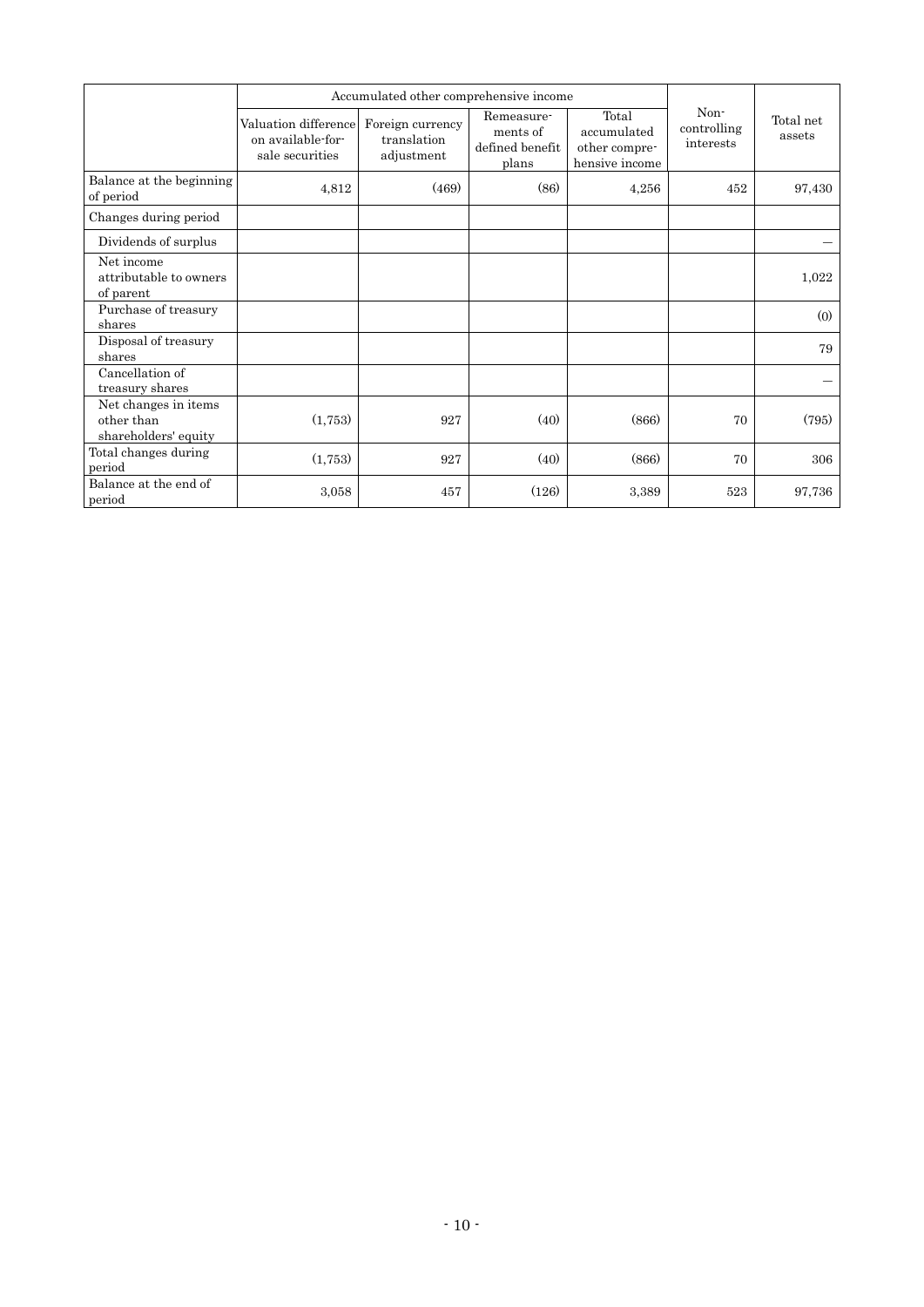## (4) Consolidated Statement of Cash Flows

| FY2022<br>FY2021<br>(March 1, 2020 to<br>(March 1, 2021 to<br>February 28, 2021)<br>February 28, 2022)<br>Cash flows from operating activities<br>Income before income taxes<br>5,855<br>2,712<br>Depreciation<br>4,080<br>3,650<br>Amortization of goodwill<br>762<br>788<br>Increase (decrease) in allowance for doubtful accounts<br>(38)<br>3<br>(3)<br>Increase (decrease) in retirement benefit liability<br>(90)<br>Increase (decrease) in provision for retirement<br>(55)<br>(4)<br>benefits for directors<br>Increase (decrease) in provision for bonuses<br>28<br>21<br>Increase (decrease) in provision for sales returns<br>120<br>18<br>Increase (decrease) in provision for point card<br>(46)<br>31<br>certificates<br>Increase (decrease) in provision for shareholder<br>55<br>13<br>benefit program<br>87<br>Interest and dividend income<br>(1,099)<br>(792)<br>216<br>109<br>Interest expenses<br>Loss (gain) on sales of non-current assets<br>(24, 015)<br>(375)<br>Loss on retirement of non-current assets<br>80<br>92<br>Impairment loss<br>3,068<br>4,225<br>Loss due to temporary closing<br>2,414<br>1,193<br>Voluntary retirement-related expenses<br>1,160<br>Loss (gain) on sales of investment securities<br>195<br>(1,698)<br>Loss (gain) on valuation of investment securities<br>32<br>20<br>Loss on liquidation of subsidiaries and associates<br>1,192<br>4<br>(438)<br>(33)<br>Subsidies for employment adjustment<br>Decrease (increase) in accounts receivables-trade<br>459<br>1,287<br>Decrease (increase) in inventories<br>3,723<br>(907)<br>Increase (decrease) in accounts payables-trade<br>(2,749)<br>(994)<br>Increase (decrease) in accrued consumption taxes<br>(303)<br>859<br>Increase (decrease) in accounts payable-other<br>(145)<br>1,190<br>Increase (decrease) in long-term accounts payable-<br>(31)<br>other<br>Other<br>(710)<br>(3,547)<br>Subtotal<br>(4,198)<br>5,873<br>Interest and dividends received<br>1,099<br>792<br>(216)<br>(109)<br>Interest paid<br>(549)<br>(3,201)<br>Income taxes paid<br>Income taxes refund<br>749<br>90<br>Payment for loss due to temporary closing<br>(2,185)<br>(1,118)<br>(947)<br>Payment for voluntary retirement-related expenses<br>Net cash provided by (used in) operating activities<br>(5,300)<br>1,380 |  | (Million yen) |
|------------------------------------------------------------------------------------------------------------------------------------------------------------------------------------------------------------------------------------------------------------------------------------------------------------------------------------------------------------------------------------------------------------------------------------------------------------------------------------------------------------------------------------------------------------------------------------------------------------------------------------------------------------------------------------------------------------------------------------------------------------------------------------------------------------------------------------------------------------------------------------------------------------------------------------------------------------------------------------------------------------------------------------------------------------------------------------------------------------------------------------------------------------------------------------------------------------------------------------------------------------------------------------------------------------------------------------------------------------------------------------------------------------------------------------------------------------------------------------------------------------------------------------------------------------------------------------------------------------------------------------------------------------------------------------------------------------------------------------------------------------------------------------------------------------------------------------------------------------------------------------------------------------------------------------------------------------------------------------------------------------------------------------------------------------------------------------------------------------------------------------------------------------------------------------------------------------------------------------------------------------------------------------------------------------------------|--|---------------|
|                                                                                                                                                                                                                                                                                                                                                                                                                                                                                                                                                                                                                                                                                                                                                                                                                                                                                                                                                                                                                                                                                                                                                                                                                                                                                                                                                                                                                                                                                                                                                                                                                                                                                                                                                                                                                                                                                                                                                                                                                                                                                                                                                                                                                                                                                                                        |  |               |
|                                                                                                                                                                                                                                                                                                                                                                                                                                                                                                                                                                                                                                                                                                                                                                                                                                                                                                                                                                                                                                                                                                                                                                                                                                                                                                                                                                                                                                                                                                                                                                                                                                                                                                                                                                                                                                                                                                                                                                                                                                                                                                                                                                                                                                                                                                                        |  |               |
|                                                                                                                                                                                                                                                                                                                                                                                                                                                                                                                                                                                                                                                                                                                                                                                                                                                                                                                                                                                                                                                                                                                                                                                                                                                                                                                                                                                                                                                                                                                                                                                                                                                                                                                                                                                                                                                                                                                                                                                                                                                                                                                                                                                                                                                                                                                        |  |               |
|                                                                                                                                                                                                                                                                                                                                                                                                                                                                                                                                                                                                                                                                                                                                                                                                                                                                                                                                                                                                                                                                                                                                                                                                                                                                                                                                                                                                                                                                                                                                                                                                                                                                                                                                                                                                                                                                                                                                                                                                                                                                                                                                                                                                                                                                                                                        |  |               |
|                                                                                                                                                                                                                                                                                                                                                                                                                                                                                                                                                                                                                                                                                                                                                                                                                                                                                                                                                                                                                                                                                                                                                                                                                                                                                                                                                                                                                                                                                                                                                                                                                                                                                                                                                                                                                                                                                                                                                                                                                                                                                                                                                                                                                                                                                                                        |  |               |
|                                                                                                                                                                                                                                                                                                                                                                                                                                                                                                                                                                                                                                                                                                                                                                                                                                                                                                                                                                                                                                                                                                                                                                                                                                                                                                                                                                                                                                                                                                                                                                                                                                                                                                                                                                                                                                                                                                                                                                                                                                                                                                                                                                                                                                                                                                                        |  |               |
|                                                                                                                                                                                                                                                                                                                                                                                                                                                                                                                                                                                                                                                                                                                                                                                                                                                                                                                                                                                                                                                                                                                                                                                                                                                                                                                                                                                                                                                                                                                                                                                                                                                                                                                                                                                                                                                                                                                                                                                                                                                                                                                                                                                                                                                                                                                        |  |               |
|                                                                                                                                                                                                                                                                                                                                                                                                                                                                                                                                                                                                                                                                                                                                                                                                                                                                                                                                                                                                                                                                                                                                                                                                                                                                                                                                                                                                                                                                                                                                                                                                                                                                                                                                                                                                                                                                                                                                                                                                                                                                                                                                                                                                                                                                                                                        |  |               |
|                                                                                                                                                                                                                                                                                                                                                                                                                                                                                                                                                                                                                                                                                                                                                                                                                                                                                                                                                                                                                                                                                                                                                                                                                                                                                                                                                                                                                                                                                                                                                                                                                                                                                                                                                                                                                                                                                                                                                                                                                                                                                                                                                                                                                                                                                                                        |  |               |
|                                                                                                                                                                                                                                                                                                                                                                                                                                                                                                                                                                                                                                                                                                                                                                                                                                                                                                                                                                                                                                                                                                                                                                                                                                                                                                                                                                                                                                                                                                                                                                                                                                                                                                                                                                                                                                                                                                                                                                                                                                                                                                                                                                                                                                                                                                                        |  |               |
|                                                                                                                                                                                                                                                                                                                                                                                                                                                                                                                                                                                                                                                                                                                                                                                                                                                                                                                                                                                                                                                                                                                                                                                                                                                                                                                                                                                                                                                                                                                                                                                                                                                                                                                                                                                                                                                                                                                                                                                                                                                                                                                                                                                                                                                                                                                        |  |               |
|                                                                                                                                                                                                                                                                                                                                                                                                                                                                                                                                                                                                                                                                                                                                                                                                                                                                                                                                                                                                                                                                                                                                                                                                                                                                                                                                                                                                                                                                                                                                                                                                                                                                                                                                                                                                                                                                                                                                                                                                                                                                                                                                                                                                                                                                                                                        |  |               |
|                                                                                                                                                                                                                                                                                                                                                                                                                                                                                                                                                                                                                                                                                                                                                                                                                                                                                                                                                                                                                                                                                                                                                                                                                                                                                                                                                                                                                                                                                                                                                                                                                                                                                                                                                                                                                                                                                                                                                                                                                                                                                                                                                                                                                                                                                                                        |  |               |
|                                                                                                                                                                                                                                                                                                                                                                                                                                                                                                                                                                                                                                                                                                                                                                                                                                                                                                                                                                                                                                                                                                                                                                                                                                                                                                                                                                                                                                                                                                                                                                                                                                                                                                                                                                                                                                                                                                                                                                                                                                                                                                                                                                                                                                                                                                                        |  |               |
|                                                                                                                                                                                                                                                                                                                                                                                                                                                                                                                                                                                                                                                                                                                                                                                                                                                                                                                                                                                                                                                                                                                                                                                                                                                                                                                                                                                                                                                                                                                                                                                                                                                                                                                                                                                                                                                                                                                                                                                                                                                                                                                                                                                                                                                                                                                        |  |               |
|                                                                                                                                                                                                                                                                                                                                                                                                                                                                                                                                                                                                                                                                                                                                                                                                                                                                                                                                                                                                                                                                                                                                                                                                                                                                                                                                                                                                                                                                                                                                                                                                                                                                                                                                                                                                                                                                                                                                                                                                                                                                                                                                                                                                                                                                                                                        |  |               |
|                                                                                                                                                                                                                                                                                                                                                                                                                                                                                                                                                                                                                                                                                                                                                                                                                                                                                                                                                                                                                                                                                                                                                                                                                                                                                                                                                                                                                                                                                                                                                                                                                                                                                                                                                                                                                                                                                                                                                                                                                                                                                                                                                                                                                                                                                                                        |  |               |
|                                                                                                                                                                                                                                                                                                                                                                                                                                                                                                                                                                                                                                                                                                                                                                                                                                                                                                                                                                                                                                                                                                                                                                                                                                                                                                                                                                                                                                                                                                                                                                                                                                                                                                                                                                                                                                                                                                                                                                                                                                                                                                                                                                                                                                                                                                                        |  |               |
|                                                                                                                                                                                                                                                                                                                                                                                                                                                                                                                                                                                                                                                                                                                                                                                                                                                                                                                                                                                                                                                                                                                                                                                                                                                                                                                                                                                                                                                                                                                                                                                                                                                                                                                                                                                                                                                                                                                                                                                                                                                                                                                                                                                                                                                                                                                        |  |               |
|                                                                                                                                                                                                                                                                                                                                                                                                                                                                                                                                                                                                                                                                                                                                                                                                                                                                                                                                                                                                                                                                                                                                                                                                                                                                                                                                                                                                                                                                                                                                                                                                                                                                                                                                                                                                                                                                                                                                                                                                                                                                                                                                                                                                                                                                                                                        |  |               |
|                                                                                                                                                                                                                                                                                                                                                                                                                                                                                                                                                                                                                                                                                                                                                                                                                                                                                                                                                                                                                                                                                                                                                                                                                                                                                                                                                                                                                                                                                                                                                                                                                                                                                                                                                                                                                                                                                                                                                                                                                                                                                                                                                                                                                                                                                                                        |  |               |
|                                                                                                                                                                                                                                                                                                                                                                                                                                                                                                                                                                                                                                                                                                                                                                                                                                                                                                                                                                                                                                                                                                                                                                                                                                                                                                                                                                                                                                                                                                                                                                                                                                                                                                                                                                                                                                                                                                                                                                                                                                                                                                                                                                                                                                                                                                                        |  |               |
|                                                                                                                                                                                                                                                                                                                                                                                                                                                                                                                                                                                                                                                                                                                                                                                                                                                                                                                                                                                                                                                                                                                                                                                                                                                                                                                                                                                                                                                                                                                                                                                                                                                                                                                                                                                                                                                                                                                                                                                                                                                                                                                                                                                                                                                                                                                        |  |               |
|                                                                                                                                                                                                                                                                                                                                                                                                                                                                                                                                                                                                                                                                                                                                                                                                                                                                                                                                                                                                                                                                                                                                                                                                                                                                                                                                                                                                                                                                                                                                                                                                                                                                                                                                                                                                                                                                                                                                                                                                                                                                                                                                                                                                                                                                                                                        |  |               |
|                                                                                                                                                                                                                                                                                                                                                                                                                                                                                                                                                                                                                                                                                                                                                                                                                                                                                                                                                                                                                                                                                                                                                                                                                                                                                                                                                                                                                                                                                                                                                                                                                                                                                                                                                                                                                                                                                                                                                                                                                                                                                                                                                                                                                                                                                                                        |  |               |
|                                                                                                                                                                                                                                                                                                                                                                                                                                                                                                                                                                                                                                                                                                                                                                                                                                                                                                                                                                                                                                                                                                                                                                                                                                                                                                                                                                                                                                                                                                                                                                                                                                                                                                                                                                                                                                                                                                                                                                                                                                                                                                                                                                                                                                                                                                                        |  |               |
|                                                                                                                                                                                                                                                                                                                                                                                                                                                                                                                                                                                                                                                                                                                                                                                                                                                                                                                                                                                                                                                                                                                                                                                                                                                                                                                                                                                                                                                                                                                                                                                                                                                                                                                                                                                                                                                                                                                                                                                                                                                                                                                                                                                                                                                                                                                        |  |               |
|                                                                                                                                                                                                                                                                                                                                                                                                                                                                                                                                                                                                                                                                                                                                                                                                                                                                                                                                                                                                                                                                                                                                                                                                                                                                                                                                                                                                                                                                                                                                                                                                                                                                                                                                                                                                                                                                                                                                                                                                                                                                                                                                                                                                                                                                                                                        |  |               |
|                                                                                                                                                                                                                                                                                                                                                                                                                                                                                                                                                                                                                                                                                                                                                                                                                                                                                                                                                                                                                                                                                                                                                                                                                                                                                                                                                                                                                                                                                                                                                                                                                                                                                                                                                                                                                                                                                                                                                                                                                                                                                                                                                                                                                                                                                                                        |  |               |
|                                                                                                                                                                                                                                                                                                                                                                                                                                                                                                                                                                                                                                                                                                                                                                                                                                                                                                                                                                                                                                                                                                                                                                                                                                                                                                                                                                                                                                                                                                                                                                                                                                                                                                                                                                                                                                                                                                                                                                                                                                                                                                                                                                                                                                                                                                                        |  |               |
|                                                                                                                                                                                                                                                                                                                                                                                                                                                                                                                                                                                                                                                                                                                                                                                                                                                                                                                                                                                                                                                                                                                                                                                                                                                                                                                                                                                                                                                                                                                                                                                                                                                                                                                                                                                                                                                                                                                                                                                                                                                                                                                                                                                                                                                                                                                        |  |               |
|                                                                                                                                                                                                                                                                                                                                                                                                                                                                                                                                                                                                                                                                                                                                                                                                                                                                                                                                                                                                                                                                                                                                                                                                                                                                                                                                                                                                                                                                                                                                                                                                                                                                                                                                                                                                                                                                                                                                                                                                                                                                                                                                                                                                                                                                                                                        |  |               |
|                                                                                                                                                                                                                                                                                                                                                                                                                                                                                                                                                                                                                                                                                                                                                                                                                                                                                                                                                                                                                                                                                                                                                                                                                                                                                                                                                                                                                                                                                                                                                                                                                                                                                                                                                                                                                                                                                                                                                                                                                                                                                                                                                                                                                                                                                                                        |  |               |
|                                                                                                                                                                                                                                                                                                                                                                                                                                                                                                                                                                                                                                                                                                                                                                                                                                                                                                                                                                                                                                                                                                                                                                                                                                                                                                                                                                                                                                                                                                                                                                                                                                                                                                                                                                                                                                                                                                                                                                                                                                                                                                                                                                                                                                                                                                                        |  |               |
|                                                                                                                                                                                                                                                                                                                                                                                                                                                                                                                                                                                                                                                                                                                                                                                                                                                                                                                                                                                                                                                                                                                                                                                                                                                                                                                                                                                                                                                                                                                                                                                                                                                                                                                                                                                                                                                                                                                                                                                                                                                                                                                                                                                                                                                                                                                        |  |               |
|                                                                                                                                                                                                                                                                                                                                                                                                                                                                                                                                                                                                                                                                                                                                                                                                                                                                                                                                                                                                                                                                                                                                                                                                                                                                                                                                                                                                                                                                                                                                                                                                                                                                                                                                                                                                                                                                                                                                                                                                                                                                                                                                                                                                                                                                                                                        |  |               |
|                                                                                                                                                                                                                                                                                                                                                                                                                                                                                                                                                                                                                                                                                                                                                                                                                                                                                                                                                                                                                                                                                                                                                                                                                                                                                                                                                                                                                                                                                                                                                                                                                                                                                                                                                                                                                                                                                                                                                                                                                                                                                                                                                                                                                                                                                                                        |  |               |
|                                                                                                                                                                                                                                                                                                                                                                                                                                                                                                                                                                                                                                                                                                                                                                                                                                                                                                                                                                                                                                                                                                                                                                                                                                                                                                                                                                                                                                                                                                                                                                                                                                                                                                                                                                                                                                                                                                                                                                                                                                                                                                                                                                                                                                                                                                                        |  |               |
|                                                                                                                                                                                                                                                                                                                                                                                                                                                                                                                                                                                                                                                                                                                                                                                                                                                                                                                                                                                                                                                                                                                                                                                                                                                                                                                                                                                                                                                                                                                                                                                                                                                                                                                                                                                                                                                                                                                                                                                                                                                                                                                                                                                                                                                                                                                        |  |               |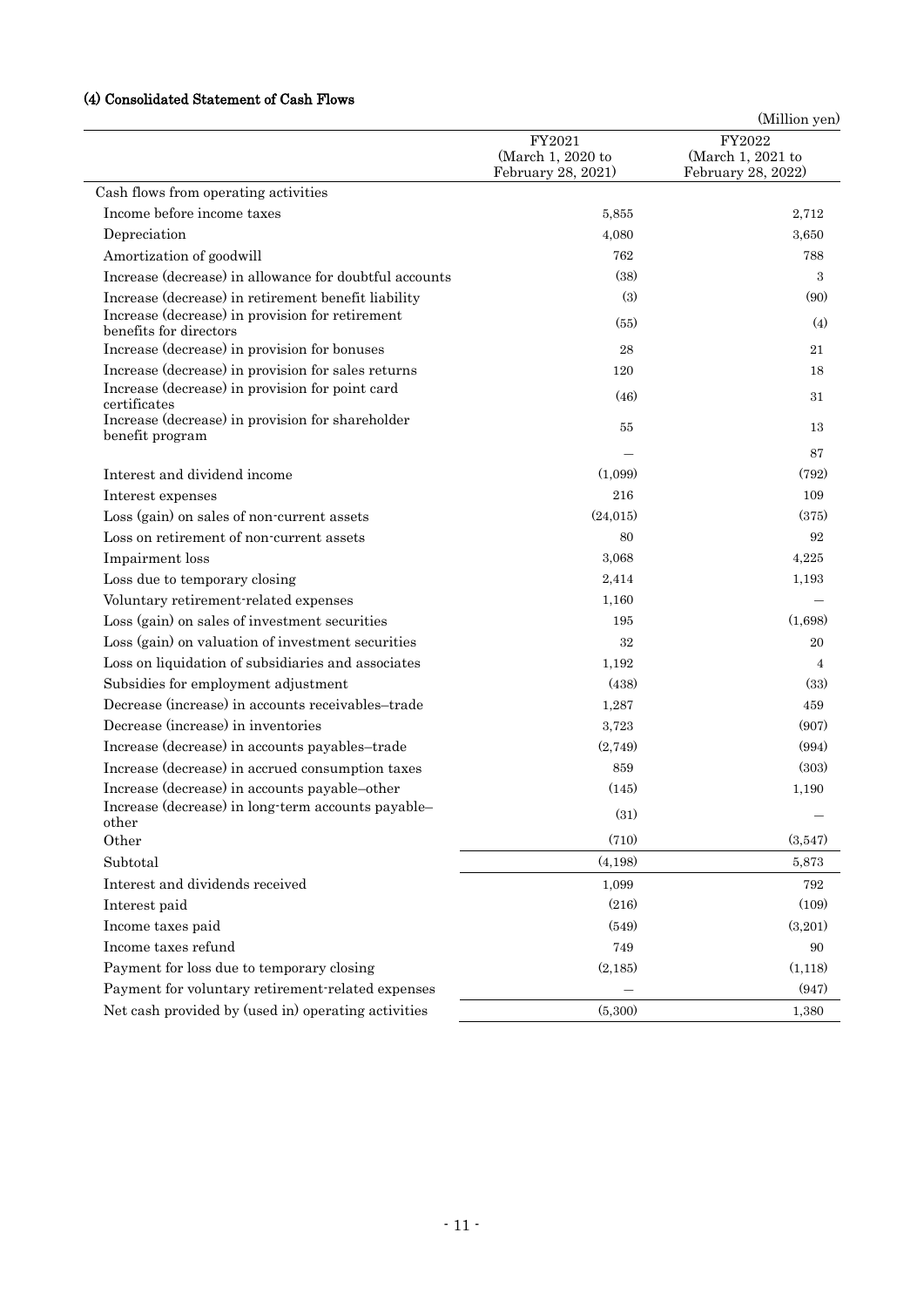|                                                                                                                                                         |                                                   | (Million yen)                                     |
|---------------------------------------------------------------------------------------------------------------------------------------------------------|---------------------------------------------------|---------------------------------------------------|
|                                                                                                                                                         | FY2021<br>(March 1, 2020 to<br>February 28, 2021) | FY2022<br>(March 1, 2021 to<br>February 28, 2022) |
| Cash flows from investing activities                                                                                                                    |                                                   |                                                   |
| Net decrease (increase) in time deposits                                                                                                                | 600                                               | (689)                                             |
| Purchase of property, plant and equipment                                                                                                               | (2,927)                                           | (1, 123)                                          |
| Proceeds from sales of property, plant and equipment                                                                                                    | 4,300                                             | 56                                                |
| Purchase of investment securities                                                                                                                       | (8,397)                                           | (8,512)                                           |
| Proceeds from sales of investment securities                                                                                                            | 7,672                                             | 6,137                                             |
| Purchase of intangible assets                                                                                                                           | (710)                                             | (967)                                             |
| Payments of leasehold and guarantee deposits                                                                                                            |                                                   | 380                                               |
| Proceeds from collection of leasehold and guarantee<br>deposits                                                                                         | (933)                                             | (1, 195)                                          |
| Proceeds from collection of leasehold and guarantee<br>deposits                                                                                         | 1,440                                             | 1,214                                             |
| Purchase of investment property                                                                                                                         | (13)                                              |                                                   |
| Proceeds from sales of investment property                                                                                                              | 34,031                                            | 89                                                |
| Short-term loan advances                                                                                                                                | (27)                                              | (43)                                              |
| Collection of short-term loans receivable                                                                                                               | 407                                               | 26                                                |
| Purchase of shares of subsidiaries resulting in change<br>in scope of consolidation                                                                     | (656)                                             |                                                   |
| Payments for sales of shares of subsidiaries resulting<br>in change in scope of consolidation<br>Proceeds of shares of subsidiaries resulting in change | (6)                                               | (91)<br>25                                        |
| in scope of consolidation                                                                                                                               |                                                   |                                                   |
| Proceeds of shares of business transfer                                                                                                                 |                                                   | 20                                                |
| Payments for asset retirement obligations                                                                                                               | (578)                                             | (354)                                             |
| Other                                                                                                                                                   | 1,807                                             | 1,047                                             |
| Net cash provided by (used in) investing activities                                                                                                     | 36,010                                            | (3,981)                                           |
| Cash flows from financing activities                                                                                                                    |                                                   |                                                   |
| Net increase (decrease) in short-term borrowings                                                                                                        | 55                                                | (52)                                              |
| Proceeds from long-term borrowings                                                                                                                      | 478                                               |                                                   |
| Repayments of long-term borrowings                                                                                                                      | (8,934)                                           | (8,969)                                           |
| Repayments of lease obligations                                                                                                                         | (31)                                              | (17)                                              |
| Purchase of treasury shares                                                                                                                             | (1,180)                                           | (0)                                               |
| Proceeds from sales of treasury shares                                                                                                                  | 77                                                | 79                                                |
| Dividends paid                                                                                                                                          | (1,635)                                           |                                                   |
| Net cash provided by (used in) financing activities                                                                                                     | (11, 170)                                         | (8,960)                                           |
| Effect of exchange rate change on cash and cash<br>equivalents                                                                                          | (11)                                              | 304                                               |
| Net increase (decrease) in cash and cash equivalents                                                                                                    | 19,528                                            | (11, 257)                                         |
| Cash and cash equivalents at beginning of period                                                                                                        | 30,232                                            | 49,761                                            |
| Cash and cash equivalents at end of period                                                                                                              | 49,761                                            | 38,503                                            |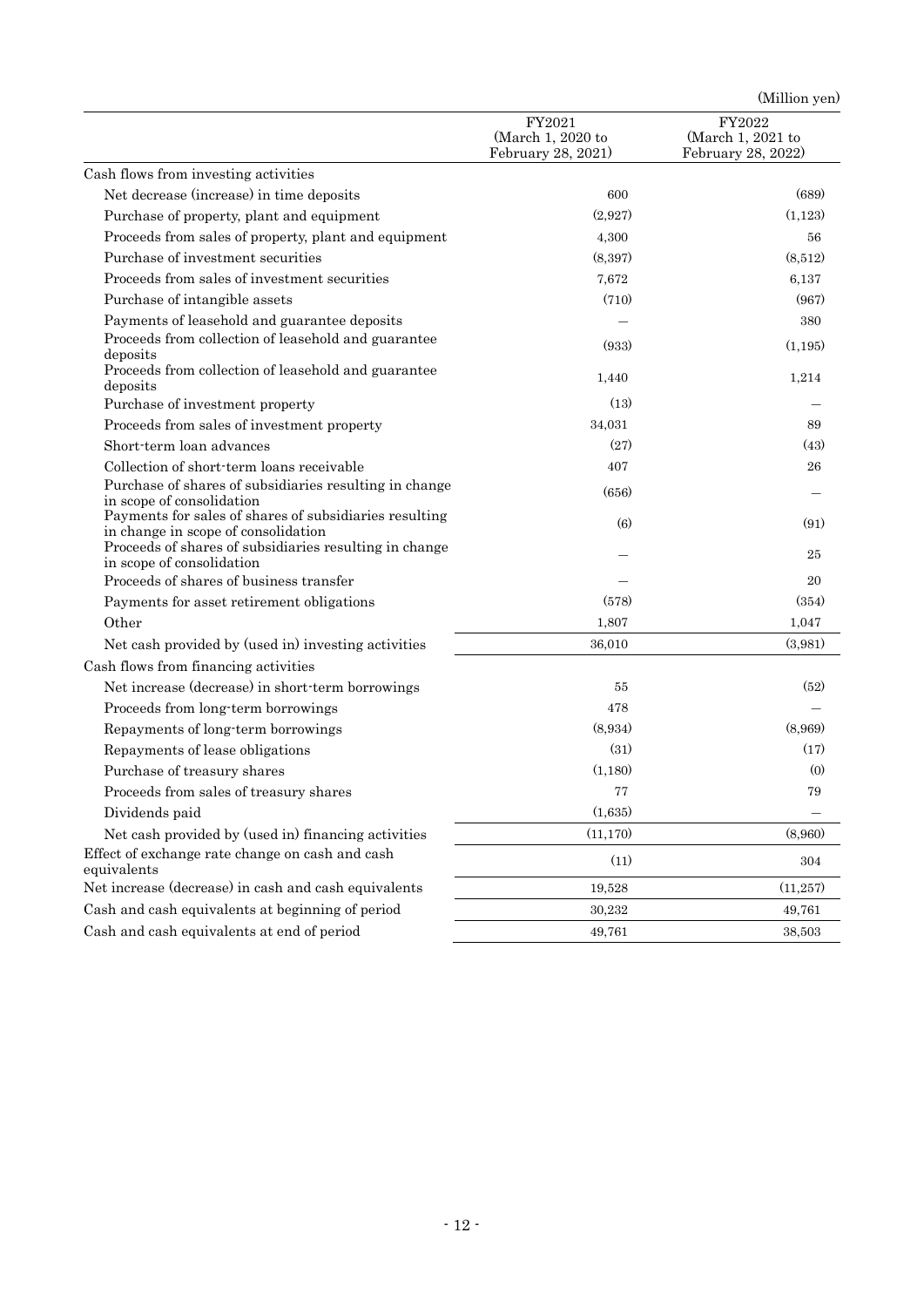## (5) Notes to the Consolidated Financial Statements

## Going Concern Assumption

Not applicable

## Major Notes to Consolidated Financial Statements

1. Scope of consolidation

i. Number of consolidated group companies: 28 Major subsidiaries: TSI Inc. HUF Holdings, LLC Ueno Shokai Co., Ltd. Consolidated subsidiaries other than the above: 25

#### Change in the scope of consolidation

In the current consolidated fiscal year, SANEI bd CO., LTD., a consolidated subsidiary of the Company, completed an absorption-type merger of SANEI-INTERNATIONAL Co., Ltd., TSI GROOVE AND SPORTS CO., LTD., nano universe CO., LTD., anglobal Ltd., Rose Bud Co., Ltd., Isolar Co., Ltd., TSI EC STRATEGY CO., LTD., and TSI PRODUCTION NETWORK CO., LTD., all of which were consolidated subsidiaries of the Company (and changed its trade name to TSI Inc.). Hence, these eight companies were excluded from the scope of consolidation.

The Company excluded SPIC INTERNATIONAL Co., Ltd. from the scope of consolidation due to the transfer of all shares held by the Company.

anglobal, a consolidated subsidiary of the Company, was excluded from the scope of consolidation due to the transfer of all shares of d'un a dix co. ltd. held by anglobal.

TSI SOCIAL WORKS, which was newly established by TSI PRODUCTION NETWORK CO., LTD., a consolidated subsidiary of the Company, through an incorporation-type company split, is included in the scope of consolidation. Laline Hawaii Corporation was excluded from the scope of consolidation because of the completion of liquidation.

ii. Major non-consolidated subsidiaries

Major non-consolidated subsidiaries:

Tokyo Fashion (Kaito) Co., Ltd.

#### Reason for exclusion from the scope of consolidation

Non-consolidated subsidiaries are excluded from the scope of consolidation because they are small companies and their combined total assets, net sales, net income or loss (amount corresponding to the Company's equity interest), retained earnings (amount corresponding to the Company's equity interest), etc., do not have a material impact on the consolidated financial statements.

## 2. Equity method

i. Number of subsidiaries and affiliates accounted for by the equity method: 1

Main company name:

RICHARD HENDRIX LLC

(Change in the scope of the application of the equity method)

In the current consolidated fiscal year, MADE TO DESTROY LLC. was excluded from the scope of application of the equity method due to the transfer of all shares of the company held by Jack Clothing Co., Ltd., the Company's consolidated subsidiary.

ii. Non-consolidated subsidiaries not accounted for by the equity method

Company name: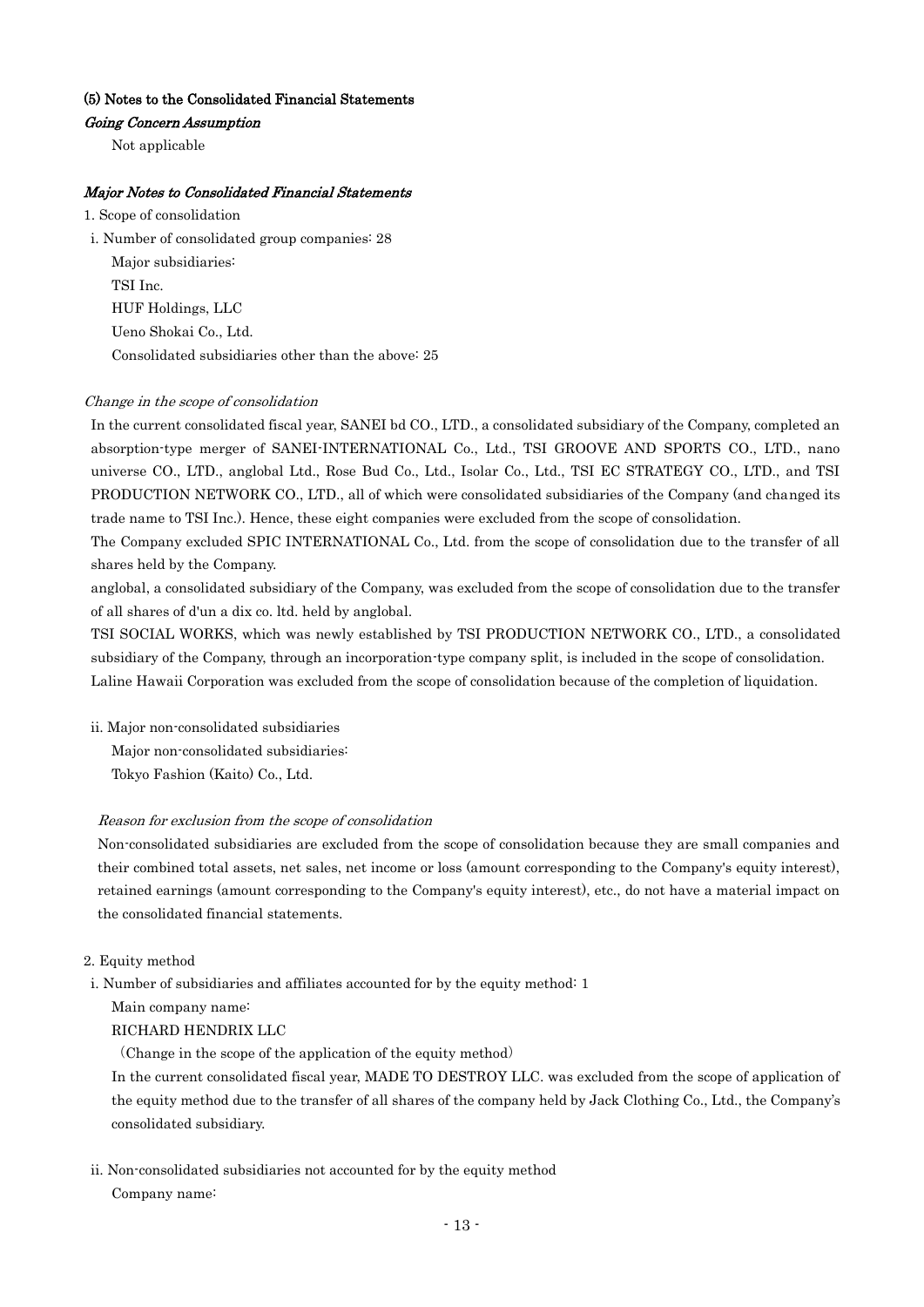Tokyo Fashion (Kaito) Co., Ltd.

#### Reason for exclusion from the scope of equity method

Non-equity method companies excluded from the scope of application of the equity method because their impact on the Company's net income/loss (amount corresponding to the Company's equity interest) and retained earnings (amount corresponding to the Company's equity interest) is not material and their overall importance is not significant.

#### 3. Accounting period of consolidated subsidiaries

Among the Company's consolidated subsidiaries, Tokyo Style Hong Kong Co., Ltd., Shanghai Dongnoue Tokiso Trading Co., Ltd., TSI ASIA LIMITED, TSI US Holdings Co., Ltd., AVIREX SHANGHAI TRADING CO., LTD., and Efuego Corp. close their accounts on December 31.

The financial statements of each company as of December 31 are used in the preparation of consolidated financial statements. Significant transactions that occurred between December 31 and the consolidated closing date are adjusted as necessary for consolidation purposes.

Among consolidated subsidiaries, HUF Holdings, LLC and HUF Worldwide, LLC, with the annual business term set at 52 weeks, closed their accounts on the Saturday closest to December 31.

The financial statements of each company as of January 2, 2022 are used in the preparation of consolidated financial statements. Significant transactions that occurred between January 2, 2022 and the consolidated closing date are adjusted as necessary for consolidation purposes.

Among consolidated subsidiaries, SANEI INTERNATIONAL USA LLC closes its accounts on June 30.

The quarterly financial statement of the company as of December 31 are used in the preparation of consolidated financial statements. Significant transactions that occurred between December 31 and the consolidated closing date are adjusted as necessary for consolidation purposes.

#### 4. Accounting policies

(1) Valuation criteria and methods for significant assets

i. Securities

Other securities

Marketable securities:

Marketable securities are carried at fair value based on quoted market prices as of the end of the fiscal year. Any changes in unrealized gain or loss are directly included in net assets and the costs of securities sold are generally calculated by the moving average method.

Non-marketable securities:

Non-marketable securities are carried at cost determined by the moving average method.

ii. Derivative financial instruments

Derivative financial instruments are stated at fair value.

- iii. Inventories
	- a. Merchandise and finished goods, work in process and raw materials

They are primarily stated at cost method determined by the weighted average method (values on the balance sheet are subject to the book value reduction method based on decreased profitability.)

b. Supplies

They are primarily stated at the last purchase cost method (values on the balance sheet are subject to the book value reduction method based on decreased profitability.)

- (2) Depreciation method for significant depreciable assets
	- i. Property, plant and equipment (excluding leased assets) and investment property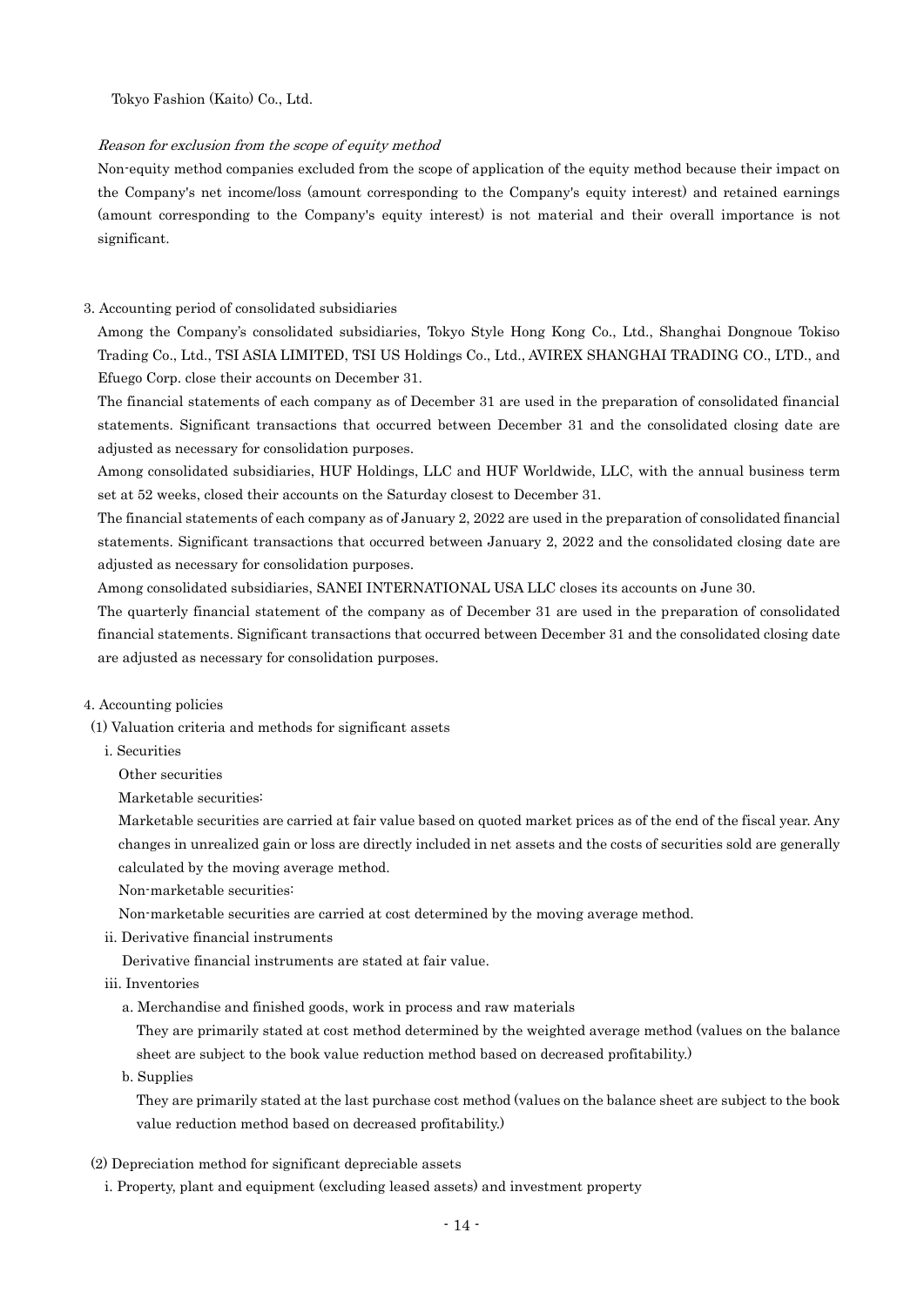The declining-balance method is mainly used. However, the straight-line method is used for buildings (excluding attached facilities) acquired on or after April 1, 1998, and for building fixtures and structures acquired on or after April 1, 2016.

The main useful lives are as follows.

Buildings and structures 3 to 50 years

Others 2 to 20 years

ii. Intangible assets (excluding leased assets)

The straight-line method is adopted.

The main useful lives are as follows.

| Software         | 5 to 10 years |
|------------------|---------------|
| Trademark rights | 10 years      |

## iii. Leased assets

Leased assets related to finance lease transactions other than those where the ownership of the lease assets is deemed to be transferred to the lessee

Amortized by the straight-line method, assuming the lease period as the useful life and no residual value.

## (3) Basis for accounting for significant provisions

i. Allowance for doubtful accounts

To prepare for losses due to the credit loss of monetary claims, the domestic consolidated subsidiaries consider the actual loan loss rate for general claims and the collectability of specific claims such as doubtful debts individually and record the estimated uncollectible amount. Overseas consolidated subsidiaries have provided an allowance for doubtful accounts at the estimated uncollectible amount mainly for specific receivables.

ii. Provision for bonuses

To provide for the payment of bonuses to employees, the Company and its certain subsidiaries record the estimated amount of bonus payments corresponding to the consolidated fiscal year under review.

iii. Provision for point card certificates

Based on a system that confers points to customers in line with their purchase history, certain consolidated subsidiaries posted amounts that can be expected to be used in the future in line with past trends as of the end of the fiscal year under review to provide for expenses arising from the use of points.

iv. Provision for shareholder benefits

Based on its shareholder benefit program, the Company posted an amount that it expects to be used in the future in line with past trends as of the end of the fiscal year under review to provide for expenses arising from the use of shareholder benefit coupons.

v. Provision for sales returns

Certain consolidated subsidiaries posted amounts for estimated losses attributable to sales returns in line with such factors as historical rates of return to provide for losses from sales returns projected as of the end of the fiscal year under review.

vi. Provision for retirement benefits for directors

Certain consolidated subsidiaries posted amounts stipulated under internal regulation as of the end of the fiscal year under review to provide for the payment of retirement benefits to directors.

## vii. Provision for relocation costs

Some consolidated subsidiaries posted estimates to be incurred to provide for the payment of cancellation penalties in connection with office relocations.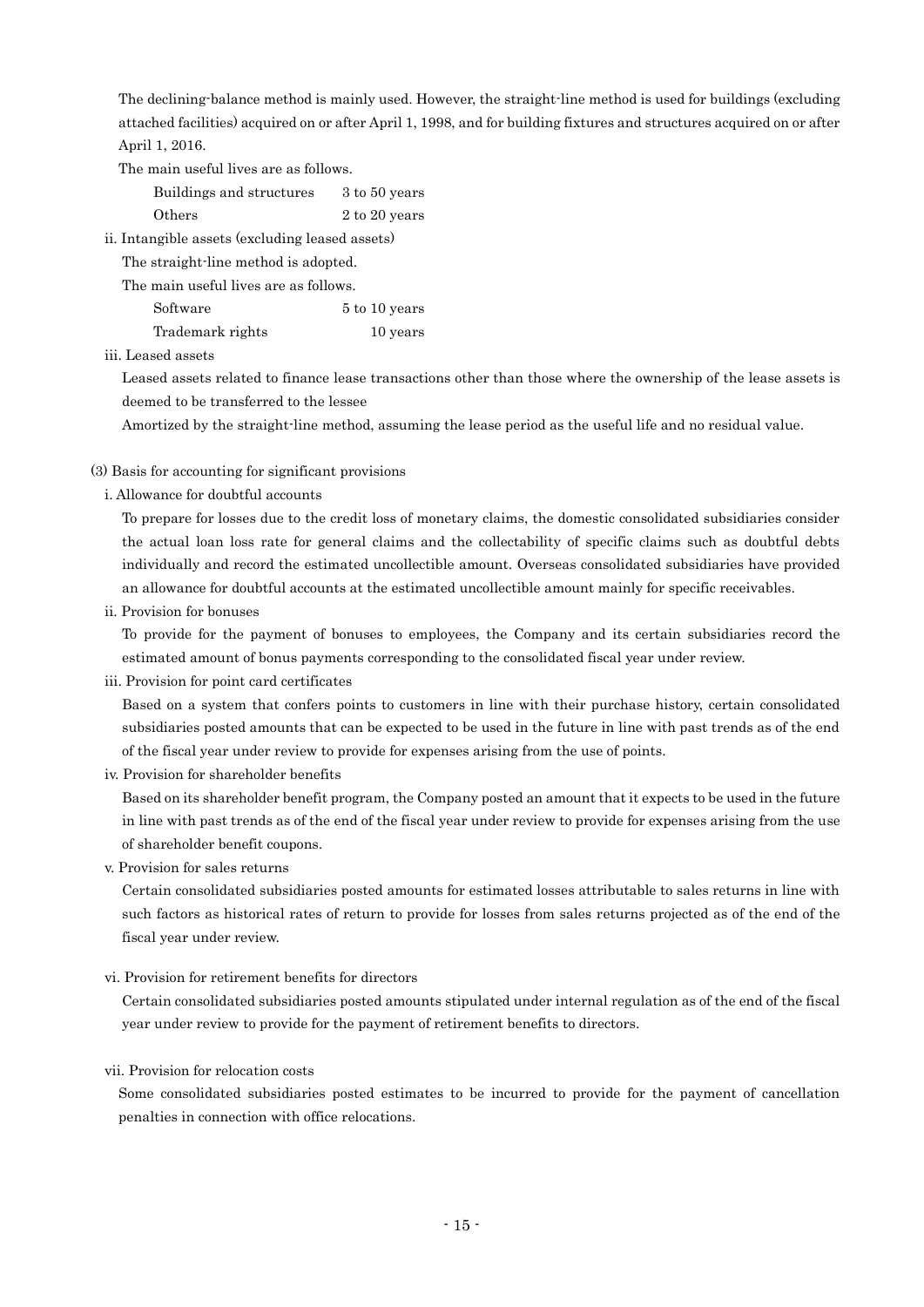- (4) Accounting method for retirement benefits
	- i. Method of attributing the estimated amount of retirement benefits to the period In calculating the retirement benefit obligations, the estimated amount of retirement benefits attributed to the end of the fiscal year under review is based on the benefit calculation formula.
	- ii. Amortization of actuarial differences and past service costs

Past service costs are amortized on a straight-line method over a fixed number of years (5 years) within the average remaining service period of employees at the time they are incurred.

Actuarial differences are amortized on a straight-line method over a fixed number of years (5 years) within the average remaining service period of employees at the time they are incurred. The Company amortizes them in the following year of occurrence.

iii. Adoption of the simplified method for small-scale companies

Certain consolidated subsidiaries have adopted the simplified method of calculating retirement benefit liabilities as well as retirement benefit expenses by using the amount required to be paid at the end of the fiscal year for voluntary retirement benefits as the retirement benefit obligation.

(5) Basis for translating significant foreign currency-denominated assets and liabilities into Japanese currency Monetary receivables and payables denominated in foreign currencies are translated into Japanese yen at the spot rates of exchange on the consolidated closing date and the translation differences are treated as profit or loss.

Assets and liabilities as well as revenues and expenses of foreign consolidated subsidiaries are translated into Japanese yen at the spot rate of exchange on the consolidated closing date, with translation differences included in foreign currency translation adjustments and non-controlling interests in net assets.

- (6) Significant hedge accounting methods
	- i. Hedge accounting method

Deferred hedge accounting is adopted.

However, the allocation method is applied to currency swaps that meet the requirements for the allocation method and the exceptional method is applied to interest rate swaps where the requirements for the exceptional method are met.

### ii. Hedging instruments and hedged items

a. Hedging instruments Foreign exchange forward contracts Hedged items Foreign currency denominated trade payables and forecasted foreign currency transactions b. Hedging instruments Interest rate swaps Hedged items Interest on borrowings c. Hedging instruments Currency swap Hedged items Foreign currency denominated borrowings

### iii. Hedging policy

The Company hedges the foreign exchange fluctuation risk and interest rate fluctuations in accordance with the "Derivatives Management Regulations," which are internal regulations.

iv. Assessment of hedge effectiveness

When entering into foreign exchange forward contracts, the Company allocates forward exchange contracts of the same amount and date denominated in the same currency in accordance with a risk management policy.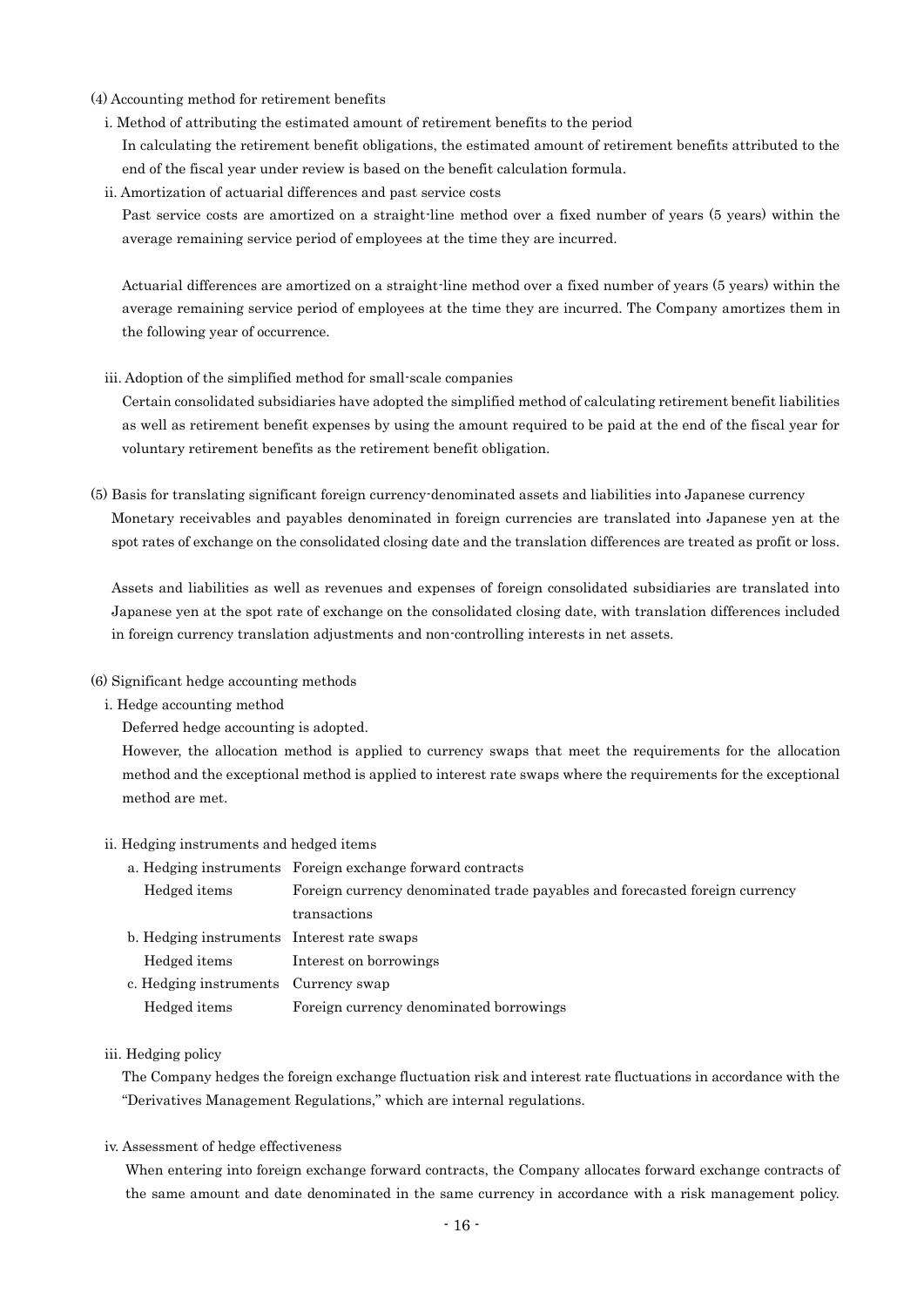Because the correlation with subsequent fluctuations in foreign exchange markets is completely maintained, any evaluation of effectiveness at the time of account settlement is not conducted.

In addition, any evaluation of effectiveness at the time of account settlement is not conducted for currency swaps using the allocation method and interest rate swaps that meet the requirements for special treatment.

(7) Method and period of amortization of goodwill

Goodwill is amortized in equal amounts over a reasonable period of up to 20 years, based on individual estimates of the period over which the investment effect will be realized.

(8) Scope of cash and cash equivalents in the consolidated statements of cash flows

Cash and cash equivalents consist of cash on hand, deposits that can be withdrawn from time to time, and shortterm investments that are easily converted to cash and that mature within three months of the date of acquisition and are subject to insignificant risk of change in value.

- (9) Other important matters for the preparation of consolidated financial statements
	- i. Accounting method for consumption tax, etc.

Consumption tax, etc. are accounted for by the tax exclusion method.

- ii. Application of the consolidated taxation system
- The Company and certain domestic subsidiaries apply consolidated tax payment system.
- iii. Application of tax effect accounting for the transition from the consolidated taxation system to the group tax sharing system

For the transition to the group tax sharing system established under the "Act for Partial Amendment of the Income Tax Act, etc. (Law No. 8, 2020) and for items that were reviewed in the non-consolidated taxation system in conjunction with the transition to the group tax sharing system, subject to the treatment of paragraph 3 of the "Application of tax effect accounting for the transition from the consolidated taxation system to group tax sharing system" (Practical Issues Task Force No. 39, March 31, 2020), the Company and certain domestic consolidated subsidiaries do not apply the provisions of paragraph 44 of the "Guidance on Accounting Standards for Tax Effect Accounting" (ASBJ Guidance No. 28, February 16, 2018) and calculate the amount of deferred tax assets and deferred tax liabilities in accordance with the provisions of pre-revision tax laws.

#### Change in reporting method

## Application of "Accounting Standard for Disclosure of Accounting Estimates"

The "Accounting Standard for Disclosure of Accounting Estimates" (ASBJ Statement No. 31, March 31, 2020) is applied to the consolidated financial statements of the current financial year and notes on significant accounting estimates are included in the consolidated financial statements.

However, in accordance with the transitional treatment stipulated in the proviso of Paragraph 11 of the accounting standard, the contents related to the previous consolidated fiscal year are not described in these notes.

#### Change of accounting estimate

#### Provision for bonuses

In the end of this fiscal year, there is no prospect of convergence in preventing the spread of new coronavirus infections. We have changed the estimate for the allowance for bonuses recorded in the previous consolidated fiscal year. As a result of this change, operating income, ordinary income, and income before income taxes have increased. It has increased by 587 million yen.

#### Valuation Criteria for Inventories

The Company has adopted a valuation criteria for inventories based on a certain devaluation rate determined in accordance with the period since production or purchase. The Company's balance sheet amount is based on the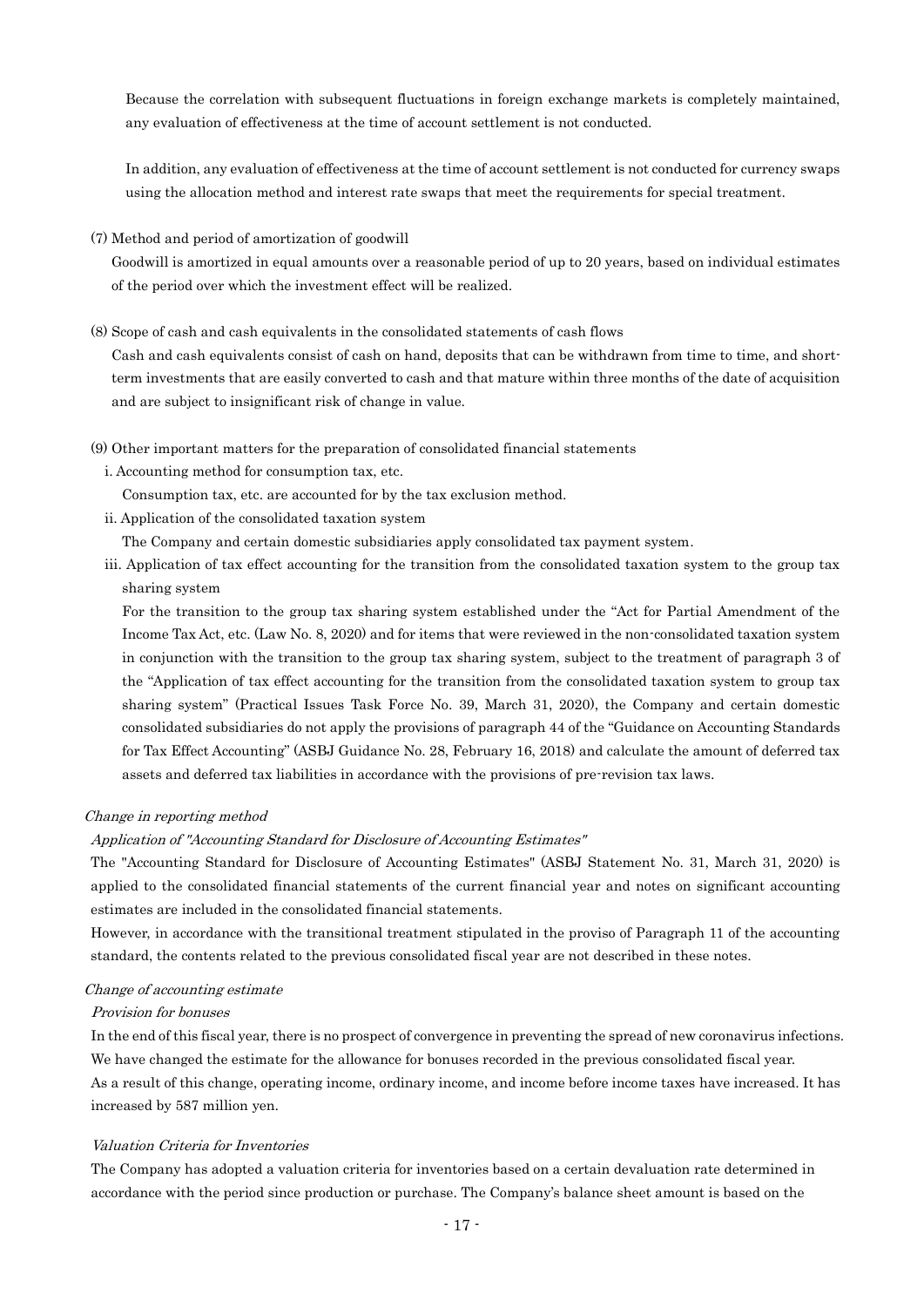devalued book value. While we were affected by the expansion of covid-19, we've changed the sales policy and holded down purchase and sales cost and along with that, we tried to improve the portion of the proper sales.

Consequently, the existing write-down rate deviates from that which would have been applied if the latest sales results had been reflected. We therefore decided to reflect the latest sales results in the write-down rate that evaluates the book value effective from this fiscal year. The change in the estimation method was made to reflect decline in inventory-related profitability more appropriately in the Company's financial position and operating results.

As a result of this change, the cost of sales decreased by ¥1,876 million in this fiscal year. Consequently, operating income, ordinary income, and income before income taxes increased by the same amount, respectively.

## Additional Information

#### Trust-Type Employee Stock Ownership Plan (ESOP)

TSI Holdings resolved at a Board of Directors' meeting held on April 13, 2020 to reintroduce a trust-type employee stock ownership plan (ESOP) as an incentive plan and part of its efforts to provide benefits for its employees.

i. Overview of the Plan

The Company has established a trust (the Shareholding Association Trust). The beneficiaries of the Shareholding Association Trust are members of the TSI Employee Shareholding Association (the Shareholding Association) who have met certain requirements.

The Shareholding Association Trust acquired in advance a number of TSI Holdings shares projected to be acquired by the Shareholding Association over a five-year period from April 2020 utilizing funds procured through debt finance. Thereafter, acquisition of the Company's shares by the Shareholding Association will be undertaken by the Shareholding Association Trust. Meanwhile, TSI Holdings will guarantee the debt finance undertaken by the Shareholding Association Trust.

#### ii. Shares of the Company Remaining in the Trust

The shares of the Company remaining in the Trust are posted as shares of treasury stock in the net assets section at their carrying amount in the Trust. The carrying amount and number of shares of treasury stock were ¥325 million for 696,000 shares as of the end of the previous fiscal year and ¥255 million for 545,000 shares as of the end of this fiscal year.

#### iii. Carrying Value of Debt Finance Posted Using the Gross Price Method

¥359 million as of the previous fiscal year and ¥311 million as of the end of this fiscal year.

#### Board Benefit Trust (BBT)

In accordance with a proposal put forward at the Company's 5th General Meeting of Shareholders held on May 25, 2016, TSI Holdings introduced a performance-linked stock compensation (Board Benefit Trust (BBT)) plan for its directors and delegated executive officers as well as Group company directors (eligible officers).

i. Outline of the Transaction

Under the plan, the Company's shares are acquired through a trust using money contributed by the Company as funds. Eligible officers receive the Company's shares equivalent to the points granted in accordance with the level of performance achievement, etc., and money equivalent to the amount of the Company's shares converted at market value as of the date of retirement (the Company's shares, etc.), pursuant to the officer stock delivery regulations. Meanwhile, the timing of receipt of the benefits of the Company's shares, etc. by eligible officers shall, in principle, be upon their retirement from office.

#### ii. Shares of the Company Remaining in the Trust

The shares of the Company remaining in the Trust are posted as shares of treasury stock in the net assets section at their carrying amount in the Trust. The carrying amount and number of shares of treasury stock were ¥288 million for 512,000 shares as of the end of the previous fiscal year and ¥279 million for 496,000 shares as of the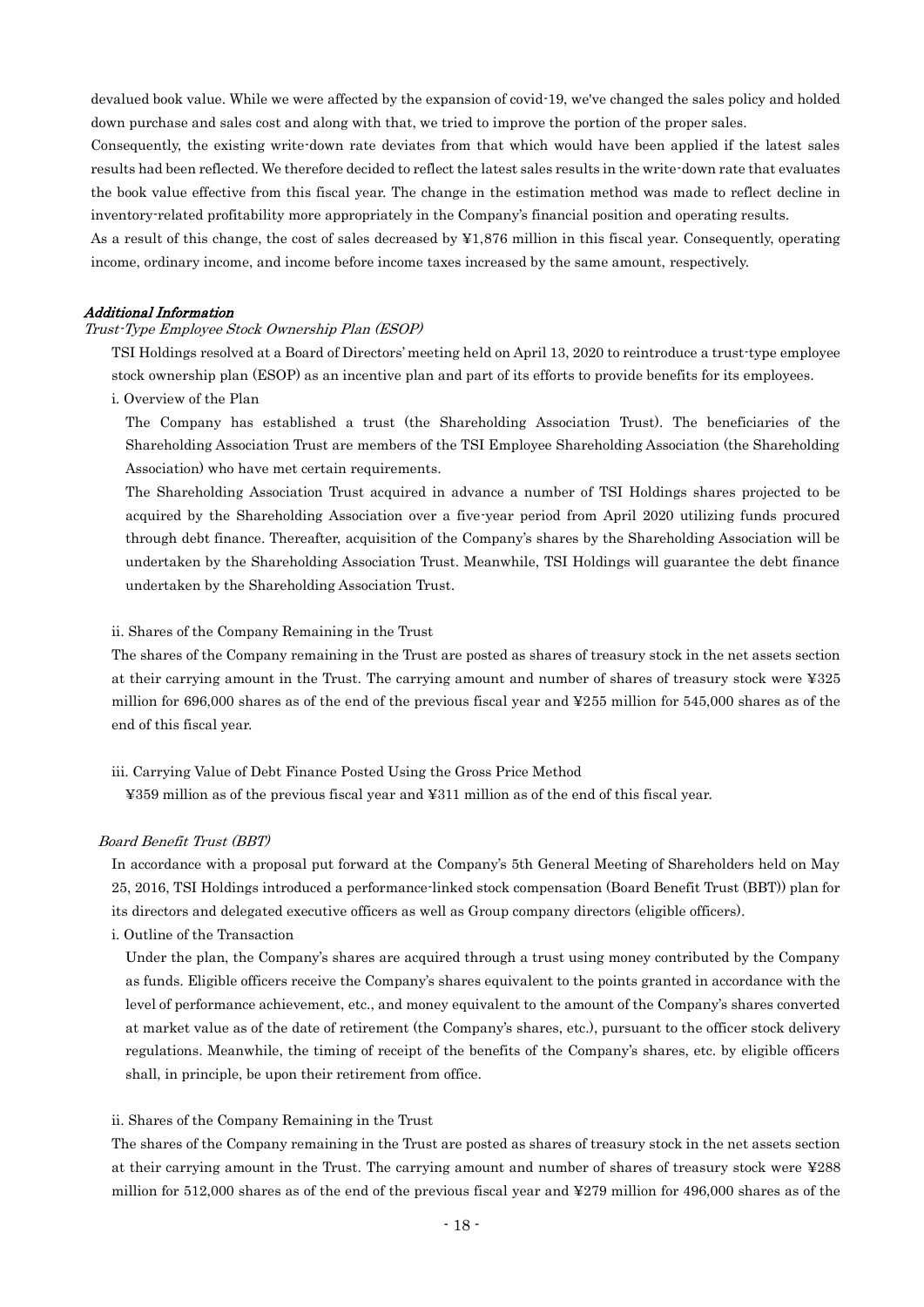end of the fiscal year under review.

Group reorganization (absorption-type merger organized by the Company and 14 consolidated subsidiaries)

At a meeting of its board of directors held on December 16, 2020, we resolved to undertake a reorganization with the aim of integrating each of its apparel operating companies into a single company over the following three stages, with a scheduled completion date of March 1, 2023.

As a side note, at a meeting of its board of directors held on January 14, 2022, as we resolved to change the companies to be merged on March 1,2022, we will disclose a schedule of the reorganization as soon as we resolve it.

1. Stage 1: Absorption-type merger between consolidated subsidiaries on March 1, 2021

The Transaction under common control

(1) Overview of the Transaction

i. Names and Businesses of the Combining Companies

Name of the Combining Company: SANEI bd CO., LTD.

Business: Apparel business

Names of the Combined Companies: SANEI-INTERNATIONAL CO., LTD.

TSI GROOVE AND SPORTS CO., LTD. nano universe CO., LTD. anglobal Ltd. Rose Bud Co., Ltd. Isolar Co., Ltd. TSI EC STRATEGY CO., LTD. TSI PRODUCTION NETWORK CO., LTD. Business: Apparel business

- ii. Date of Business Combination
	- March 1, 2021 and March 12,2021
- iii. Legal Form of Business Combination

Absorption-type merger with SANEI bd CO., LTD., as the surviving company, and SANEIINTERNATIONAL CO., LTD., TSI GROOVE AND SPORTS CO., LTD., nano universe CO., LTD., anglobal Ltd., Rose Bud Co., Ltd., Isolar Co., Ltd., TSI PRODUCTION NETWORK CO., LTD., and TSI EC STRATEGY CO., LTD., as the companies to be merged.

iv. Name of the Company after Business Combination SANEI bd CO., LTD. (new corporate name: TSI Co., Ltd.)

v. Other Matters Related to the Transaction

Nine consolidated subsidiaries underpinned by the same internal information systems, human resources,and other systems were the subject of the absorption-type merger.

(2) Overview of the Accounting Treatment Applied

Pursuant to the "Accounting Standard for Business Combinations" (Accounting Standards Board of Japan (ASBJ) Statement No. 21 issued on January 16, 2019 and the "Guidance on Accounting Standard for Business Combination and Accounting Standard for Business Divestitures" (ASBJ Guidance No. 10 issued on January 16, 2019), the absorption-type merger was treated as an under common control transaction.

2. Stage 2: Absorption-type merger between consolidated subsidiaries on March 1, 2022

At a meeting of its board of directors held on January 14, 2022, TSI Holdings' Board of Directors resolved to undertake an absorption-type merger with TSI Inc., as the surviving company, and consolidated subsidiaries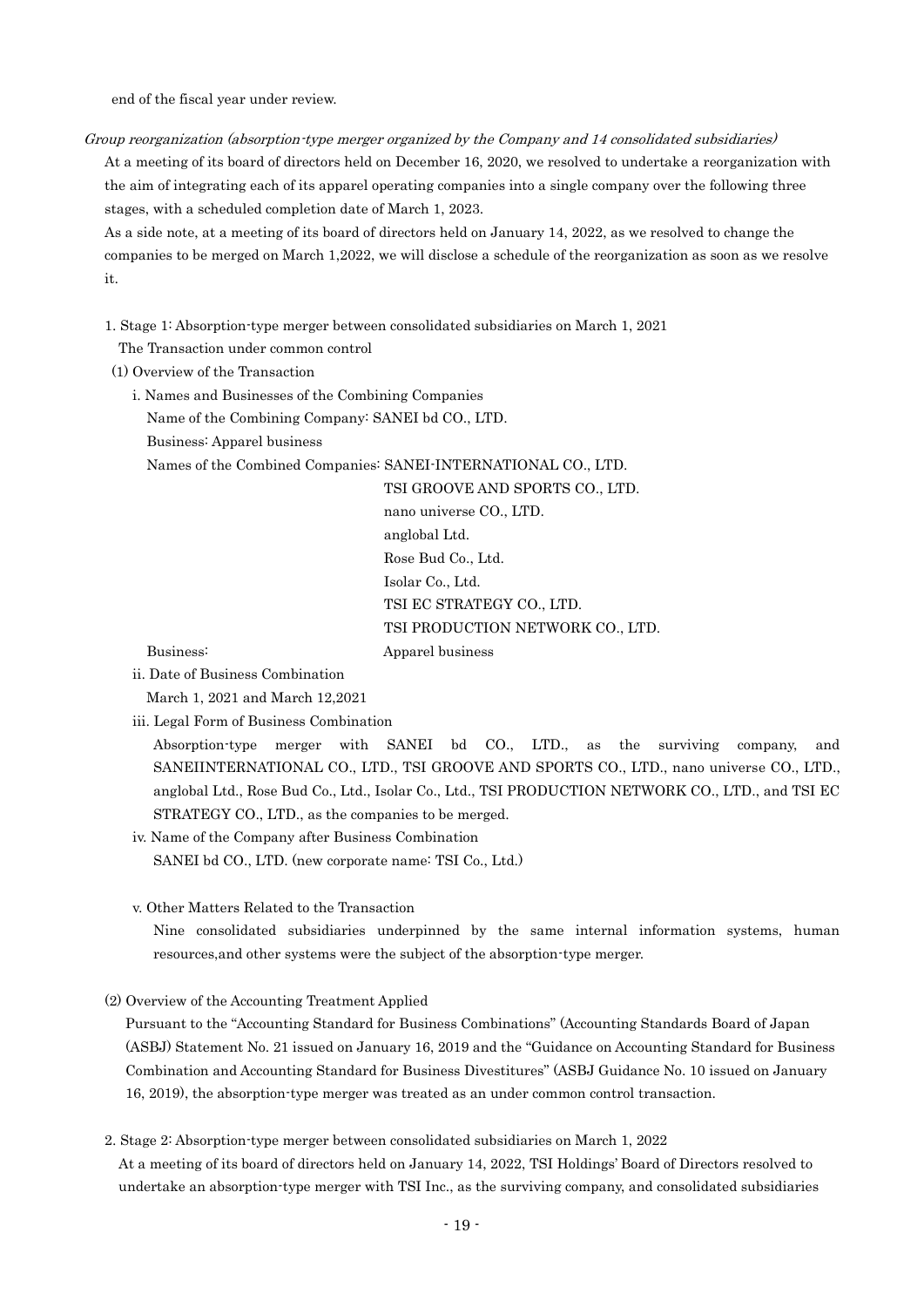Ueno Shokai Co., Ltd., as the companies to be merged on the scheduled date of March 1, 2022(scheduled). Regarding Jack Clothing Co., Ltd., Arpege Co., Ltd., Star Joinus Co., Ltd., and And Wonder Co., Ltd, though they were described to be merged, we will disclose a schedule as soon as we resolve it because of the delay of the standardization of infrastructure.

## Segments of the Company and Related Information

#### Segment information

- 1. Overview of reportable segments
- (1) Method of determining segments

The reportable segments of the TSI Holdings Group are components for which separate financial information is available and whose operating results are regularly reviewed by the Board of Directors to make decision about resource allocation and to assess their performance.

As a holding company, TSI Holdings is responsible for the management of each operating company focusing mainly on the apparel business as well as the strategic functions of the Group as a whole. Each operating company in turn formulates comprehensive strategies for the apparel brands handled while engaging in business activities.

On this basis, the TSI Holdings Group is comprised of Apparel-Related businesses, a reportable segment, and Other Businesses.

(2) Products and services belonging to each reportable segment

In its Apparel-Related Businesses, the Group mainly engages in the planning, manufacture, and sale of apparel as well as brand licensing, production, and logistics operations. In its Other Businesses, the Group engages in such activities as the provision of sales agency, temporary staffing, synthetic resin-related, store design and management, restaurant services.

2. Calculation method of net sales, income or losses, assets and other items by reportable segments The accounting method for the reportable segments is generally the same as the items stated in the "Major notes to consolidated financial statements."

The segment income or loss is based on operating income or loss.

The intersegment sales and amount of transfer are based on the prevailing market price.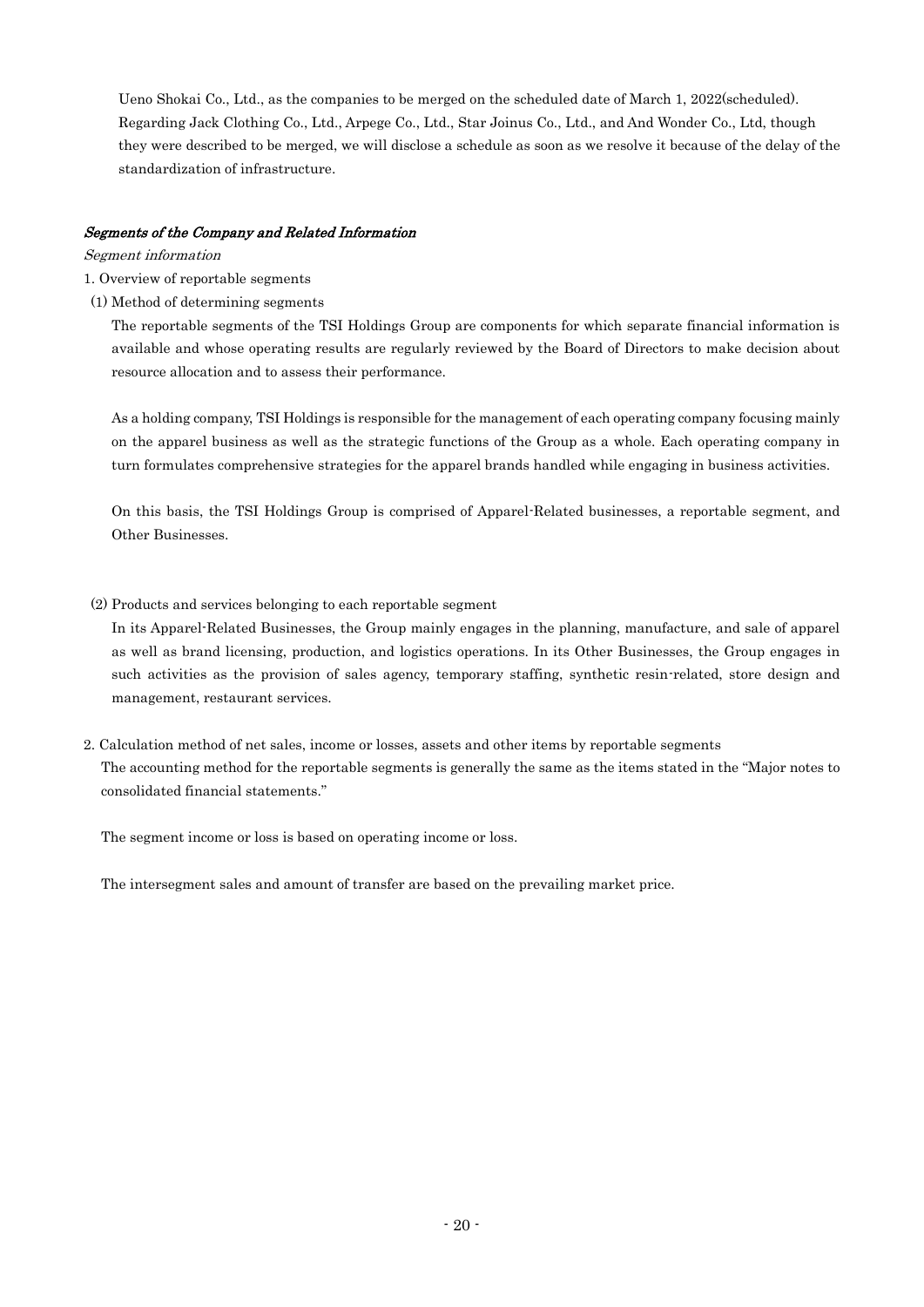## 3. Net sales, income or losses, assets and other items by reportable segments

FY2021 (March 1, 2020 to February 28, 2021)

|                                                                    |                                          |       |          |                               | (Million yen)                                     |
|--------------------------------------------------------------------|------------------------------------------|-------|----------|-------------------------------|---------------------------------------------------|
|                                                                    | Reportable<br>segment<br>Apparel-related | Other | Total    | Adjustments<br>Note $1,2,4,5$ | Consolidated<br>financial<br>statements<br>amount |
|                                                                    | businesses                               |       |          |                               | (Note 3)                                          |
| Net sales                                                          |                                          |       |          |                               |                                                   |
| Sales to third parties                                             | 129,862                                  | 4,138 | 134,001  | 77                            | 134,078                                           |
| Inter-segment sales or transfers                                   | 257                                      | 4,429 | 4,686    | (4,686)                       |                                                   |
| Total                                                              | 130,120                                  | 8,567 | 138,687  | (4,609)                       | 134,078                                           |
| Segment income (loss)                                              | (11,800)                                 | (192) | (11,993) | 150                           | (11, 843)                                         |
| Segment assets                                                     | 76,700                                   | 7,067 | 83,767   | 71,183                        | 154,951                                           |
| Other items                                                        |                                          |       |          |                               |                                                   |
| Depreciation and amortization<br>expense                           | 2,715                                    | 186   | 2,902    | 1,178                         | 4,080                                             |
| Increase in property, plant and<br>equipment and intangible assets | 2,699                                    | 452   | 3,151    | 523                           | 3,675                                             |

Notes:

1. The segment income adjustment of ¥150 million is transaction offsets among consolidated companies.

2. The segment assets adjustment of ¥78,183 million includes the Company-wide assets that are not belong to respective reportable segments of ¥76,471 million and elimination of internal transactions between consolidated companies of  $\frac{4}{5,287}$  million.

3. Segment income(loss) is adjusted to operating income listed in the consolidated financial statements.

- 4. The adjustment of depreciation and amortization of ¥1,178 million is mainly due to the amortization cost of the Company-wide assets.
- 5. Adjustment of ¥523 million in increase in property, plant and equipment and intangible assets is mostly related to the Company-wide assets.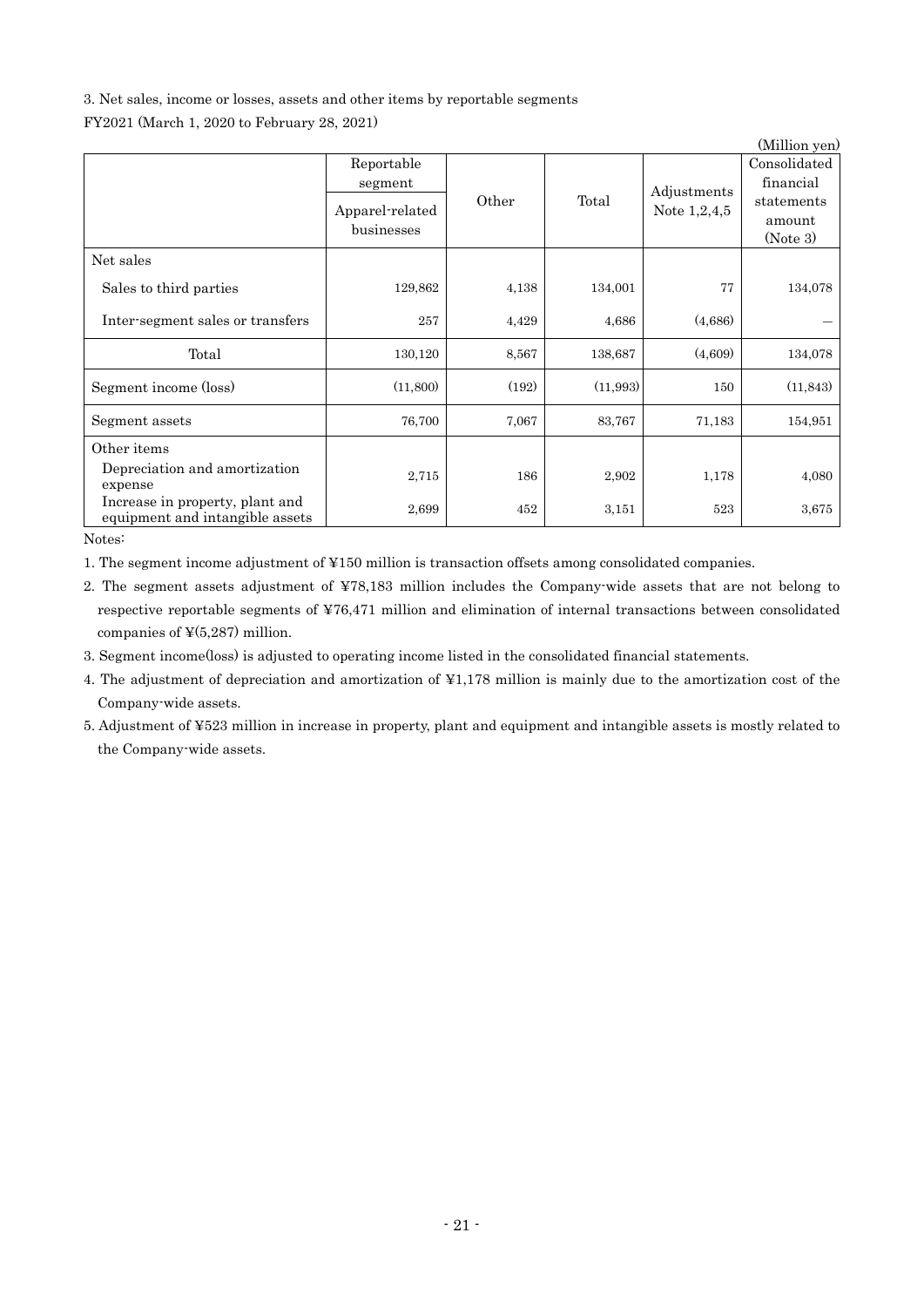## FY2022 (March 1, 2021 to February 28, 2022)

|                                                                    |                                                        |       |         |                                | (Millions of yen)                                             |
|--------------------------------------------------------------------|--------------------------------------------------------|-------|---------|--------------------------------|---------------------------------------------------------------|
|                                                                    | Reportable<br>segment<br>Apparel-related<br>businesses | Other | Total   | Adjustments<br>Note 1, 2, 4, 5 | Consolidated<br>financial<br>statements<br>amount<br>(Note 3) |
| Net sales                                                          |                                                        |       |         |                                |                                                               |
| Sales to third parties                                             | 135,702                                                | 4,590 | 140,293 | 88                             | 140,382                                                       |
| Inter-segment sales or transfers                                   | 109                                                    | 666   | 775     | (775)                          |                                                               |
| Total                                                              | 135,812                                                | 5,256 | 141,069 | (687)                          | 140,382                                                       |
| Segment profit                                                     | 4,627                                                  | 46    | 4,674   | (234)                          | 4,440                                                         |
| Segment assets                                                     | 73,818                                                 | 7,082 | 80,901  | 59,539                         | 140,440                                                       |
| Other items                                                        |                                                        |       |         |                                |                                                               |
| Depreciation and amortization<br>expense                           | 1,880                                                  | 203   | 2,084   | 1,565                          | 3,650                                                         |
| Increase in property, plant and<br>equipment and intangible assets | 1,424                                                  | 216   | 1,641   | 1,134                          | 2,776                                                         |

Notes:

- 1. The segment loss adjustment of ¥(234) million is transaction offsets among consolidated companies.
- 2. The segment assets adjustment of ¥59,539 million includes the Company-wide assets that are not belong to respective reportable segments of ¥64,737 million and elimination of internal transactions between consolidated companies of  $\frac{1}{2}(5,197)$  million.
- 3. Segment loss is adjusted to operating loss listed in the consolidated financial statements.
- 4. The adjustment of depreciation and amortization of ¥1,565 million is mainly due to the amortization cost of the Company-wide assets.
- 5. Adjustment of ¥1,134 million in increase in property, plant and equipment and intangible assets is mostly related to the Company-wide assets.

## Per Share Information

|                      |                                                | (Yen)                                          |
|----------------------|------------------------------------------------|------------------------------------------------|
|                      | FY2021<br>(March 1, 2020 to February 28, 2021) | FY2022<br>(March 1, 2021 to February 28, 2022) |
| Net assets per share | 1,074.81                                       | 1,075.44                                       |
| Net income per share | 42.64                                          | 11.32                                          |

Notes:

- 1. Data on diluted earnings per share is not presented since there were no potential shares with a dilutive effect.
- 2. With the Company's shares held by the trust-type employee stock ownership plan (ESOP) treated as treasury stock, the number of such shares is deducted from the number of shares issued as of the end of the fiscal year in the calculation of net assets per share. The number of shares of treasury stock held by the Trust at the end of the previous fiscal year was 696 thousand shares, and the number of shares of treasury stock held by the Trust at the end of the current fiscal year was 545 thousand shares.
- 3. With the Company's shares held by the trust-type employee stock ownership plan (ESOP) treated as treasury stock, the number of such shares is deducted from the average number of shares for the period in the calculation of net income per share. Meanwhile, the average number of shares held by the Trust during the previous fiscal year was 696,000 shares and 545,000 shares during the fiscal year under review.
- 4. With the Company's shares held by the Board Benefit Trust (BBT) treated as treasury stock, the number of such